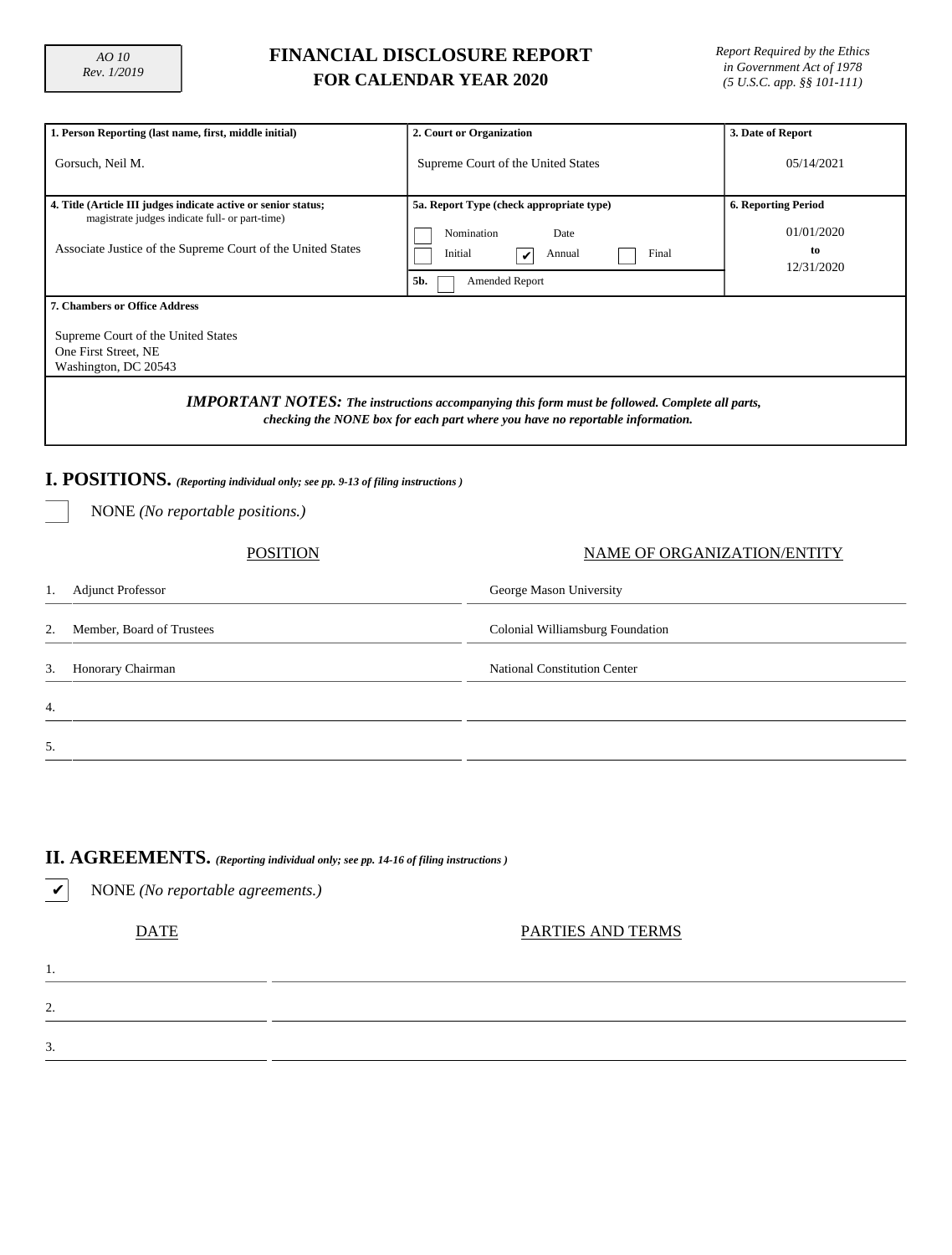Page 2 of 19

4.

**Gorsuch, Neil M.**

## **III. NON-INVESTMENT INCOME.** *(Reporting individual and spouse; see pp. 17-24 of filing instructions )*

#### **A. Filer's Non-Investment Income**

NONE *(No reportable non-investment income.)*

| <b>DATE</b> | <b>SOURCE AND TYPE</b>                      | <b>INCOME</b><br>(yours, not spouse's) |
|-------------|---------------------------------------------|----------------------------------------|
| 1. 2020     | Princeton University Press - royalty income | \$623.92                               |
| 2.2020      | Penguin Random House LLC - royalty income   | \$100,000.00                           |
| 3.2020      | George Mason University - teaching          | \$25,000.08                            |
| 4.          |                                             |                                        |

#### **B. Spouse's Non-Investment Income -** *If you were married during any portion of the reporting year, complete this section.*

*(Dollar amount not required except for honoraria.)*

✔ NONE *(No reportable non-investment income.)*

| <b>DATE</b> | <b>SOURCE AND TYPE</b> |  |
|-------------|------------------------|--|
| ı.          |                        |  |
| 2.          |                        |  |
| 3.          |                        |  |
| 4.          |                        |  |

# **IV. REIMBURSEMENTS** *-- transportation, lodging, food, entertainment.*

*(Includes those to spouse and dependent children; see pp. 25-27 of filing instructions.)*

NONE *(No reportable reimbursements.)*

|                  | <b>SOURCE</b>                                          | <b>DATES</b>              | <b>LOCATION</b>  | <b>PURPOSE</b>      | <b>ITEMS PAID OR PROVIDED</b>    |
|------------------|--------------------------------------------------------|---------------------------|------------------|---------------------|----------------------------------|
|                  | The Federalist Society                                 | February 16 - 17,<br>2020 | Denver, CO       | Educational program | Transportation, meals, and hotel |
| 2.               | Ave Maria Law School                                   | March 10 - 12, 2020       | Naples, FL       | Educational program | Transportation, meals, and hotel |
| 3.               | George Mason University<br>National Security Institute | June 12 - 24, 2020        | Williamsburg, VA | Educational program | Meals and hotel                  |
| $\overline{4}$ . |                                                        |                           |                  |                     |                                  |
| 5.               |                                                        |                           |                  |                     |                                  |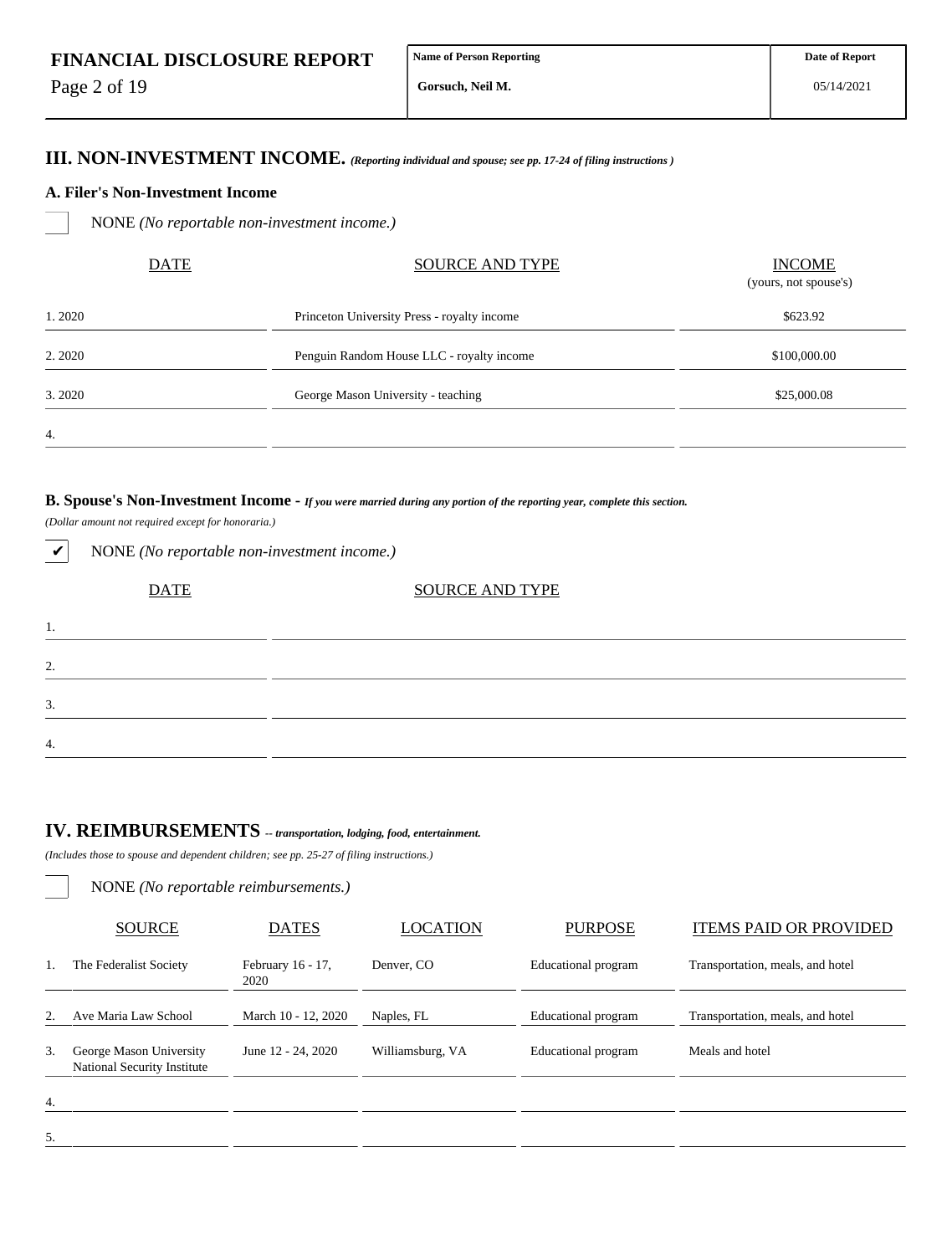| <b>FINANCIAL DISCLOSURE REPORT</b> | Name of Person Reporting | <b>Date of Report</b> |
|------------------------------------|--------------------------|-----------------------|
| Page 3 of 19                       | Gorsuch. Neil M.         | 05/14/2021            |

**V. GIFTS.** *(Includes those to spouse and dependent children; see pp. 28-31 of filing instructions.)*

✔ NONE *(No reportable gifts.)*

SOURCE DESCRIPTION DESCRIPTION VALUE 1. 2. 3. 4. 5.

# **VI. LIABILITIES.** *(Includes those of spouse and dependent children; see pp. 32-33 of filing instructions.)*

✔ NONE *(No reportable liabilities.)* CREDITOR DESCRIPTION VALUE CODE 1. 2. 3. 4. 5.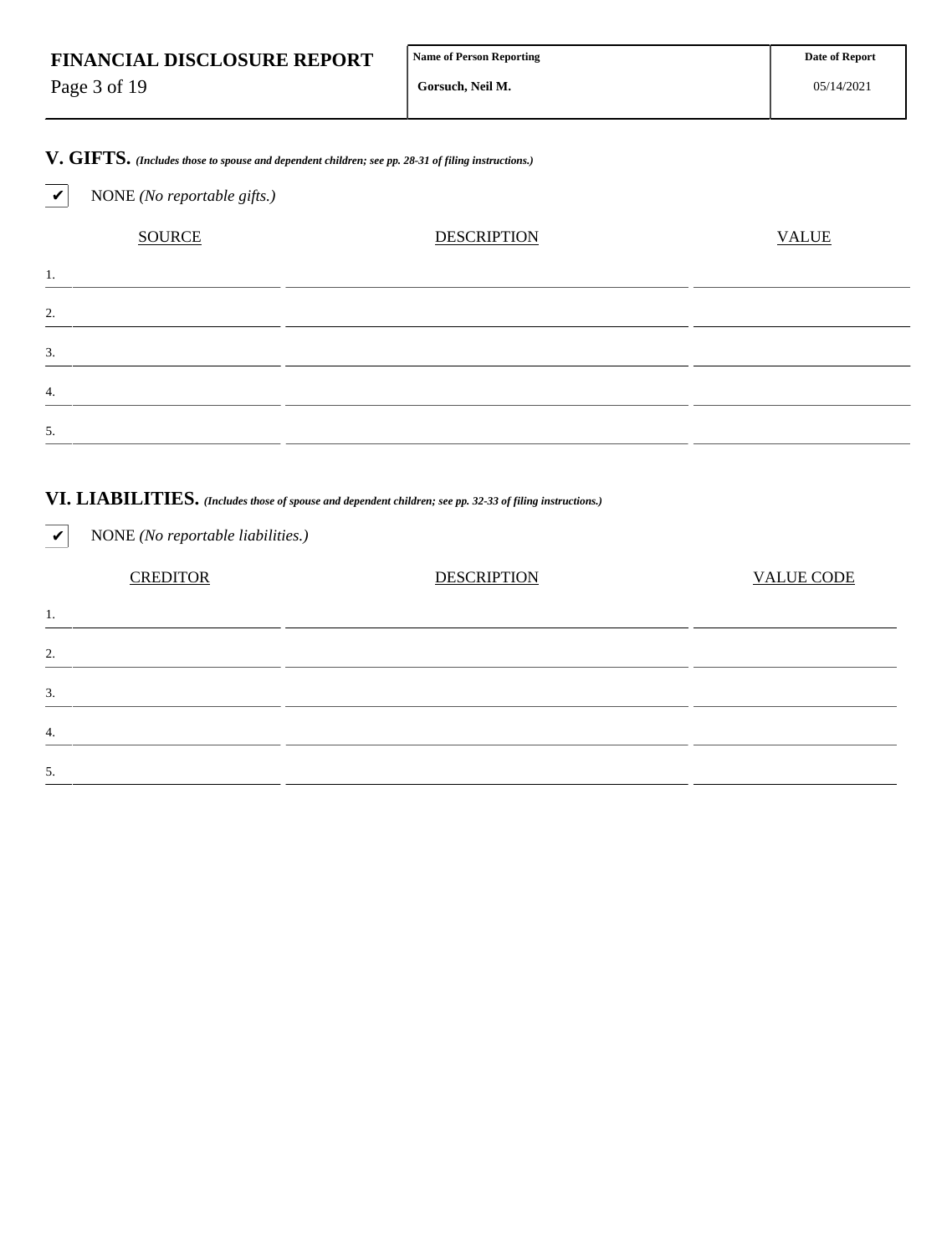Page 4 of 19

**Gorsuch, Neil M.**

**VII. INVESTMENTS and TRUSTS** *-- income, value, transactions (Includes those of spouse and dependent children; see pp. 34-60 of filing instructions.)*

NONE *(No reportable income, assets, or transactions.)*

| A<br><b>Description of Assets</b><br>(including trust assets)    | B<br>Income during<br>reporting period |                                            | C<br>Gross value at end<br>of reporting period |                                             | D<br>Transactions during reporting period           |                         |                                   |                                  |                                                                    |
|------------------------------------------------------------------|----------------------------------------|--------------------------------------------|------------------------------------------------|---------------------------------------------|-----------------------------------------------------|-------------------------|-----------------------------------|----------------------------------|--------------------------------------------------------------------|
| Place " $(X)$ " after each asset<br>exempt from prior disclosure | (1)<br>Amount<br>Code 1<br>$(A-H)$     | (2)<br>Type (e g,<br>div, rent,<br>or int) | (1)<br>Value<br>Code 2<br>$(J-P)$              | (2)<br>Value<br>Method<br>Code 3<br>$(Q-W)$ | (1)<br>Type $(e, g)$ ,<br>buy, sell,<br>redemption) | (2)<br>Date<br>mm/dd/yy | (3)<br>Value<br>Code 2<br>$(J-P)$ | (4)<br>Gain<br>Code 1<br>$(A-H)$ | (5)<br>Identity of<br>buyer/seller<br>(if private)<br>transaction) |

| 1.<br>Brokerage Acct #1 (H)                        |              |          |              |             |                |          |              |             |  |
|----------------------------------------------------|--------------|----------|--------------|-------------|----------------|----------|--------------|-------------|--|
| $\overline{2}$ .<br>- USAA Tax Exempt Money Mkt Fd | A            | Dividend |              |             | Sold<br>(part) | 01/21/20 | K            |             |  |
| 3.                                                 |              |          |              |             | Sold<br>(part) | 01/22/20 | J            |             |  |
| $\overline{4}$ .                                   |              |          |              |             | Sold<br>(part) | 03/02/20 | $\rm K$      |             |  |
| 5.                                                 |              |          |              |             | Sold<br>(part) | 04/02/20 | J            |             |  |
| 6.                                                 |              |          |              |             | Sold<br>(part) | 07/14/20 | L            |             |  |
| 7.                                                 |              |          |              |             | Sold<br>(part) | 07/20/20 | J            |             |  |
| 8.                                                 |              |          |              |             | Sold<br>(part) | 07/28/20 | K            |             |  |
| 9.                                                 |              |          |              |             | Sold<br>(part) | 08/21/20 | $\rm K$      |             |  |
| 10.                                                |              |          |              |             | Sold           | 09/03/20 | $\mathbf L$  |             |  |
| - USAA International Fd<br>11.                     |              | None     |              |             | Sold           | 10/15/20 | ${\bf N}$    |             |  |
| 12. - USAA 500 Index Fd Reward Shares              | D            | Dividend |              |             | Sold           | 09/08/20 | $\mathbf{O}$ | ${\bf G}$   |  |
| - USAA Value Fd<br>13.                             |              | None     |              |             | Sold           | 10/15/20 | M            |             |  |
| - USAA Small Cap Stock Fd<br>14.                   |              | None     |              |             | Sold           | 10/15/20 | ${\bf N}$    | $\mathbf E$ |  |
| 15. - USAA 500 Index Member Shares                 | E            | Dividend | $\mathcal O$ | $\mathbf T$ | Buy            | 09/08/20 | $\mathbf{O}$ |             |  |
| - Ishares Core S&P 500 ETF<br>16.                  | A            | Dividend | $\bf K$      | $\mathbf T$ | Buy            | 10/19/20 | $\rm K$      |             |  |
| - Schwab US Small Cap ETF<br>17.                   | $\, {\bf B}$ | Dividend | ${\bf N}$    | $\mathbf T$ | Buy            | 10/19/20 | N            |             |  |

1 Income Gain Codes: (See Columns B1 and D4)

2 Value Codes

(See Columns C1 and D3) 3 Value Method Codes (See Column C2)

 $A = $1,000$  or less  $F = $50,001 - $100,000$ J =\$15,000 or less N =\$250,001 - \$500,000 P3 =\$25,000,001 - \$50,000,000 Q =Appraisal U =Book Value

 $B = $1,001 - $2,500$  $G = $100,001 - $1,000,000$ K =\$15,001 - \$50,000  $O = $500,001 - $1,000,000$ 

R =Cost (Real Estate Only) V =Other

 $C = $2,501 - $5,000$ H1 =\$1,000,001 - \$5,000,000 L =\$50,001 - \$100,000 P1 =\$1,000,001 - \$5,000,000 P4 =More than \$50,000,000 S =Assessment W =Estimated

 $D = $5,001 - $15,000$ H2 =More than \$5,000,000 M =\$100,001 - \$250,000 P2 =\$5,000,001 - \$25,000,000  $E = $15,001 - $50,000$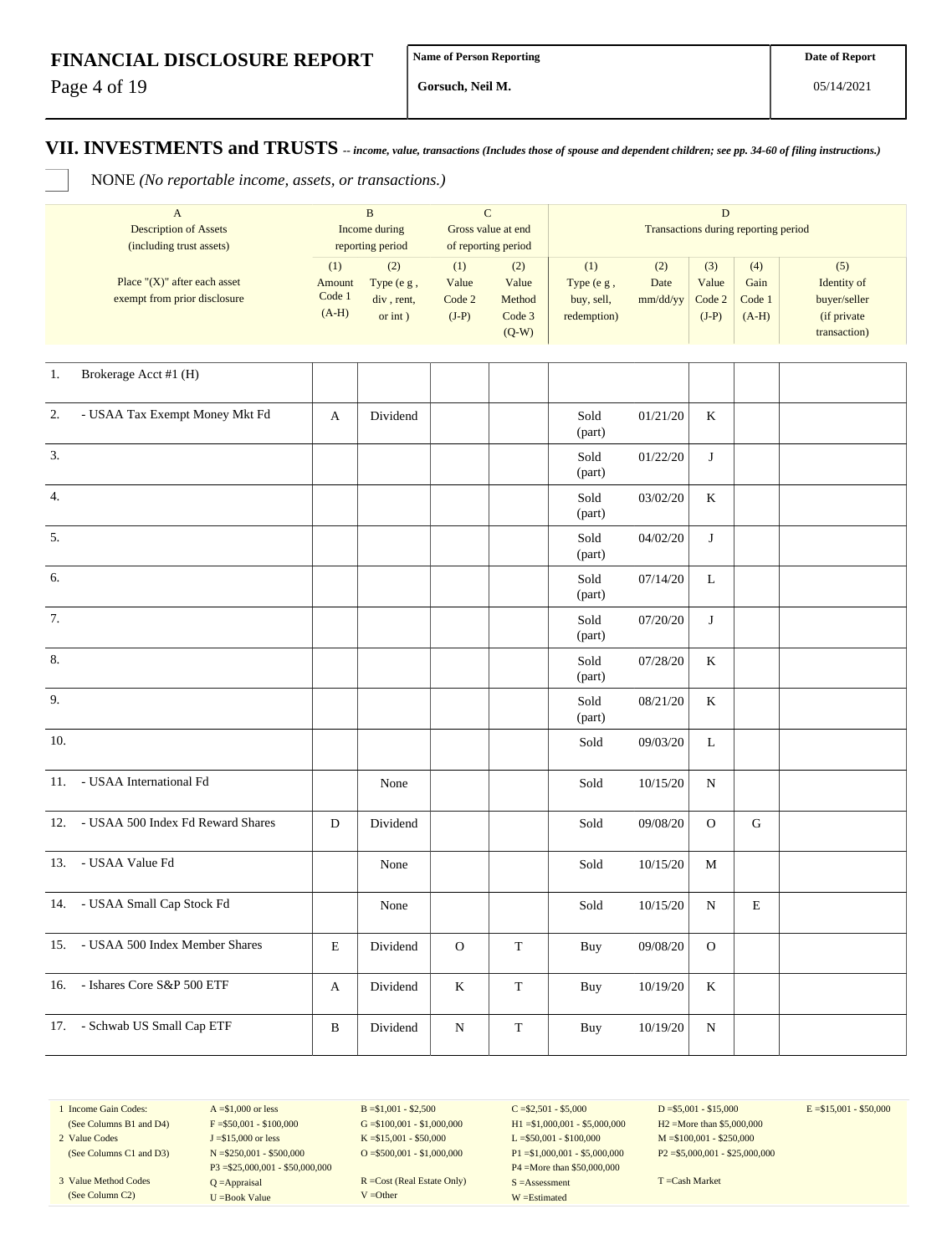Page 5 of 19

**Gorsuch, Neil M.**

**VII. INVESTMENTS and TRUSTS** *-- income, value, transactions (Includes those of spouse and dependent children; see pp. 34-60 of filing instructions.)*

NONE *(No reportable income, assets, or transactions.)*

|     | $\mathbf{A}$<br><b>Description of Assets</b><br>(including trust assets) |                                    | $\, {\bf B}$<br>Income during<br>reporting period | ${\bf C}$                         | Gross value at end<br>of reporting period   |                                                | $\mathbf D$             | Transactions during reporting period |                                  |                                                                   |
|-----|--------------------------------------------------------------------------|------------------------------------|---------------------------------------------------|-----------------------------------|---------------------------------------------|------------------------------------------------|-------------------------|--------------------------------------|----------------------------------|-------------------------------------------------------------------|
|     | Place " $(X)$ " after each asset<br>exempt from prior disclosure         | (1)<br>Amount<br>Code 1<br>$(A-H)$ | (2)<br>Type (e g,<br>div, rent,<br>or $int$ )     | (1)<br>Value<br>Code 2<br>$(J-P)$ | (2)<br>Value<br>Method<br>Code 3<br>$(Q-W)$ | (1)<br>Type (e g,<br>buy, sell,<br>redemption) | (2)<br>Date<br>mm/dd/yy | (3)<br>Value<br>Code 2<br>$(J-P)$    | (4)<br>Gain<br>Code 1<br>$(A-H)$ | (5)<br>Identity of<br>buyer/seller<br>(if private<br>transaction) |
|     | 18. - SPDR Portfolio DVLPD Wrld Ex-US ETF                                | ${\bf C}$                          | Dividend                                          | N                                 | $\mathbf T$                                 | Buy                                            | 10/19/20                | N                                    |                                  |                                                                   |
| 19. | - Charles Schwab bank account                                            | A                                  | Dividend                                          | М                                 | $\mathbf T$                                 | Open                                           | 09/16/20                | L                                    |                                  |                                                                   |
| 20. | 529 Plans - VA Educ Savings Trust (Age<br>Based)                         |                                    | None                                              | N                                 | $\mathbf T$                                 | Sold<br>(part)                                 | 01/15/20                | K                                    | E                                |                                                                   |
| 21. |                                                                          |                                    |                                                   |                                   |                                             | Sold<br>(part)                                 | 07/07/20                | J                                    | B                                |                                                                   |
| 22. |                                                                          |                                    |                                                   |                                   |                                             | Sold<br>(part)                                 | 07/29/20                | K                                    | E                                |                                                                   |
| 23. |                                                                          |                                    |                                                   |                                   |                                             | Sold<br>(part)                                 | 08/07/20                | K                                    | E                                |                                                                   |
| 24. | 529 Plans - College Invest Savings Plan<br>(Age Based)                   |                                    | None                                              | L                                 | $\mathbf T$                                 |                                                |                         |                                      |                                  |                                                                   |
| 25. | CREF Growth R1 Fd                                                        |                                    | None                                              |                                   |                                             | Sold                                           | 12/07/20                | J                                    | B                                |                                                                   |
| 26. | Senate Credit Union account                                              | A                                  | Interest                                          | L                                 | T                                           |                                                |                         |                                      |                                  |                                                                   |
| 27. | IRA Acct #1 $(H)$                                                        |                                    |                                                   |                                   |                                             |                                                |                         |                                      |                                  |                                                                   |
| 28. | - Ishares Core S&P 500 ETF                                               | $\mathsf{C}$                       | Dividend                                          | N                                 | $\mathbf T$                                 | Buy<br>(add!)                                  | 03/11/20                | J                                    |                                  |                                                                   |
| 29. |                                                                          |                                    |                                                   |                                   |                                             | Buy<br>(add!)                                  | 03/26/20                | J                                    |                                  |                                                                   |
| 30. |                                                                          |                                    |                                                   |                                   |                                             | Sold<br>(part)                                 | 04/16/20                | J                                    |                                  |                                                                   |
| 31. |                                                                          |                                    |                                                   |                                   |                                             | Buy<br>(add!)                                  | 07/22/20                | J                                    |                                  |                                                                   |
| 32. |                                                                          |                                    |                                                   |                                   |                                             | $\operatorname{Sold}$<br>(part)                | $11/18/20$              | $\rm K$                              | $\mathbf D$                      |                                                                   |
| 33. | - Ishares Core S&P Mid-Cap ETF                                           | A                                  | Dividend                                          | $\rm K$                           | $\mathbf T$                                 | Buy<br>(add!)                                  | 03/11/20                | J                                    |                                  |                                                                   |
| 34. |                                                                          |                                    |                                                   |                                   |                                             | Sold<br>(part)                                 | 07/22/20                | $\rm K$                              |                                  |                                                                   |

1 Income Gain Codes: (See Columns B1 and D4)

2 Value Codes (See Columns C1 and D3)

3 Value Method Codes (See Column C2)

 $A = $1,000$  or less  $F = $50,001 - $100,000$ J =\$15,000 or less N =\$250,001 - \$500,000 P3 =\$25,000,001 - \$50,000,000 Q =Appraisal U =Book Value

 $B = $1,001 - $2,500$  $G = $100,001 - $1,000,000$ K =\$15,001 - \$50,000 O =  $$500,001 - $1,000,000$ 

R =Cost (Real Estate Only) V =Other

 $C = $2,501 - $5,000$ H1 =\$1,000,001 - \$5,000,000 L =\$50,001 - \$100,000 P1 =\$1,000,001 - \$5,000,000 P4 =More than \$50,000,000 S =Assessment W =Estimated

 $D = $5,001 - $15,000$ H2 =More than \$5,000,000 M =\$100,001 - \$250,000 P2 =\$5,000,001 - \$25,000,000  $E = $15,001 - $50,000$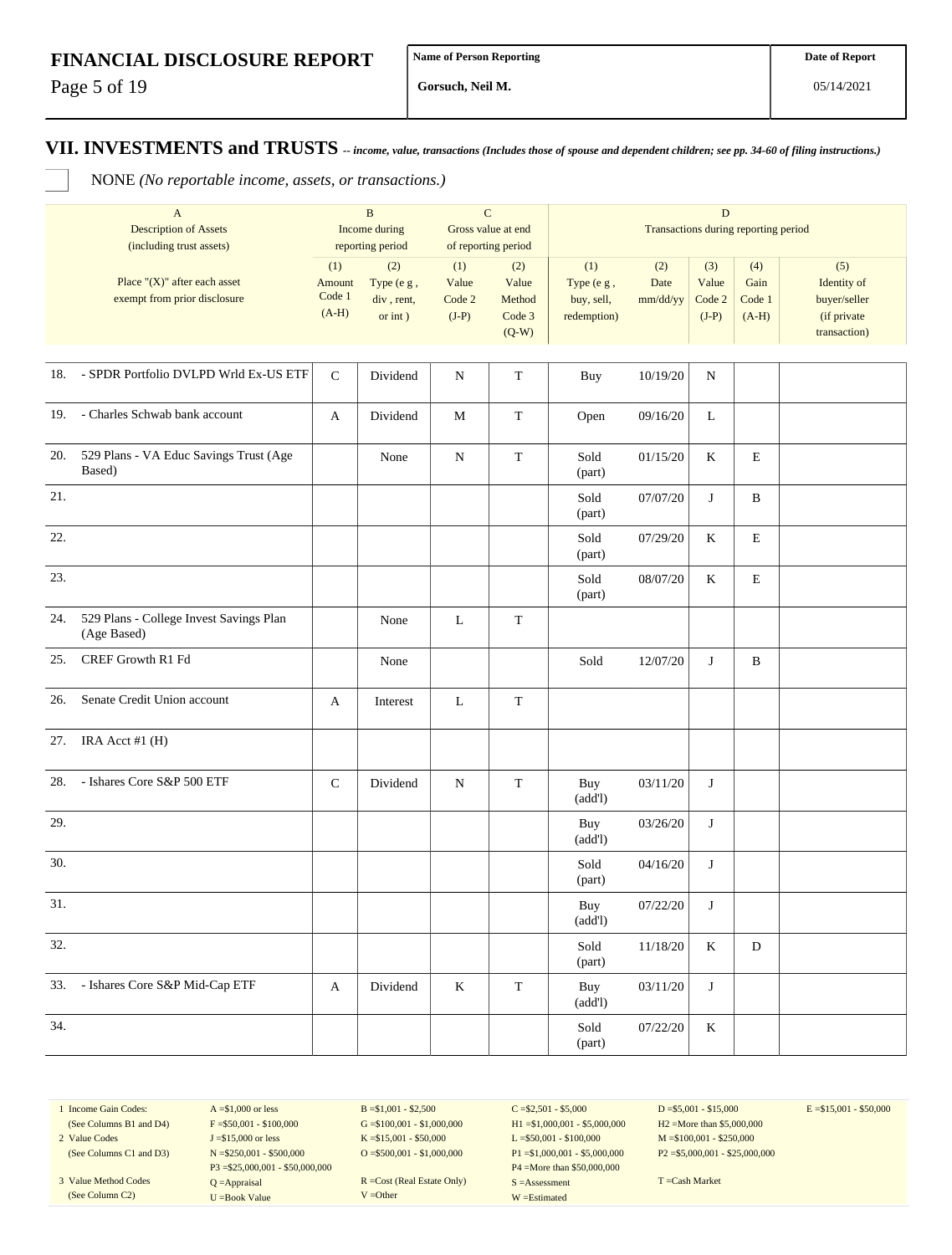Page 6 of 19

**Gorsuch, Neil M.**

**VII. INVESTMENTS and TRUSTS** *-- income, value, transactions (Includes those of spouse and dependent children; see pp. 34-60 of filing instructions.)*

NONE *(No reportable income, assets, or transactions.)*

|     | $\mathbf{A}$<br><b>Description of Assets</b>                                                 |                                    | $\, {\bf B}$<br>Income during                                     |                                   | ${\bf C}$<br>Gross value at end                                    | ${\bf D}$<br>Transactions during reporting period |                         |                                   |                                  |                                                                   |
|-----|----------------------------------------------------------------------------------------------|------------------------------------|-------------------------------------------------------------------|-----------------------------------|--------------------------------------------------------------------|---------------------------------------------------|-------------------------|-----------------------------------|----------------------------------|-------------------------------------------------------------------|
|     | (including trust assets)<br>Place " $(X)$ " after each asset<br>exempt from prior disclosure | (1)<br>Amount<br>Code 1<br>$(A-H)$ | reporting period<br>(2)<br>Type (e g,<br>div, rent,<br>or $int$ ) | (1)<br>Value<br>Code 2<br>$(J-P)$ | of reporting period<br>(2)<br>Value<br>Method<br>Code 3<br>$(Q-W)$ | (1)<br>Type (e g,<br>buy, sell,<br>redemption)    | (2)<br>Date<br>mm/dd/yy | (3)<br>Value<br>Code 2<br>$(J-P)$ | (4)<br>Gain<br>Code 1<br>$(A-H)$ | (5)<br>Identity of<br>buyer/seller<br>(if private<br>transaction) |
| 35. |                                                                                              |                                    |                                                                   |                                   |                                                                    | Sold<br>(part)                                    | 11/18/20                | J                                 | A                                |                                                                   |
| 36. | - Ishares Core S&P US Value ETF                                                              | B                                  | Dividend                                                          | $\mathbf L$                       | $\mathbf T$                                                        | Sold<br>(part)                                    | 11/18/20                | J                                 | A                                |                                                                   |
|     | 37. - Ishares Core S&P Small-Cap ETF                                                         | $\mathbf{A}$                       | Dividend                                                          | $\bf K$                           | $\mathbf T$                                                        | Buy<br>(add!)                                     | 01/08/20                | J                                 |                                  |                                                                   |
| 38. |                                                                                              |                                    |                                                                   |                                   |                                                                    | Sold<br>(part)                                    | 02/11/20                | J                                 | A                                |                                                                   |
| 39. |                                                                                              |                                    |                                                                   |                                   |                                                                    | Sold<br>(part)                                    | 03/20/20                | J                                 |                                  |                                                                   |
| 40. |                                                                                              |                                    |                                                                   |                                   |                                                                    | Sold<br>(part)                                    | 07/22/20                | J                                 |                                  |                                                                   |
| 41. |                                                                                              |                                    |                                                                   |                                   |                                                                    | Sold<br>(part)                                    | 11/18/20                | J                                 | A                                |                                                                   |
| 42. | - Ishares TR JP Mor Em Mk ETF                                                                | A                                  | Dividend                                                          | $\rm K$                           | T                                                                  | Sold<br>(part)                                    | 01/08/20                | J                                 | A                                |                                                                   |
| 43. |                                                                                              |                                    |                                                                   |                                   |                                                                    | Buy<br>(add!)                                     | 04/07/20                | J                                 |                                  |                                                                   |
| 44. |                                                                                              |                                    |                                                                   |                                   |                                                                    | Sold<br>(part)                                    | 07/22/20                | J                                 | A                                |                                                                   |
| 45. |                                                                                              |                                    |                                                                   |                                   |                                                                    | Buy<br>(add!)                                     | 11/18/20                | J                                 |                                  |                                                                   |
| 46. | - Ishares Tr Iboxx Hi Yd ETF                                                                 | A                                  | Dividend                                                          |                                   |                                                                    | Sold                                              | 03/02/20                | J                                 | A                                |                                                                   |
| 47. | - Ishares Trust Core MSCI EAFE ETF                                                           | $\mathsf{C}$                       | Dividend                                                          | M                                 | $\mathbf T$                                                        | Buy<br>(add!)                                     | 03/11/20                | J                                 |                                  |                                                                   |
| 48. |                                                                                              |                                    |                                                                   |                                   |                                                                    | Sold<br>(part)                                    | 04/07/20                | J                                 |                                  |                                                                   |
| 49. |                                                                                              |                                    |                                                                   |                                   |                                                                    | Sold<br>(part)                                    | $11/18/20$              | $\mathbf{J}$                      |                                  |                                                                   |
| 50. | - Ishares Inc Core MSCI Emerging Mkts<br><b>ETF</b>                                          | $\, {\bf B}$                       | Dividend                                                          | ${\bf L}$                         | $\mathbf T$                                                        | Buy<br>(add!)                                     | 09/08/20                | J                                 |                                  |                                                                   |
| 51. |                                                                                              |                                    |                                                                   |                                   |                                                                    | Sold<br>(part)                                    | 11/18/20                | $\mathbf K$                       |                                  |                                                                   |

1 Income Gain Codes: (See Columns B1 and D4)

2 Value Codes (See Columns C1 and D3)

3 Value Method Codes (See Column C2)

 $F = $50,001 - $100,000$ J =\$15,000 or less N =\$250,001 - \$500,000 P3 =\$25,000,001 - \$50,000,000 Q =Appraisal U =Book Value

 $A = $1,000$  or less

 $B = $1,001 - $2,500$  $G = $100,001 - $1,000,000$ K =\$15,001 - \$50,000 O =  $$500,001 - $1,000,000$ 

R =Cost (Real Estate Only) V =Other

 $C = $2,501 - $5,000$ H1 =\$1,000,001 - \$5,000,000 L =\$50,001 - \$100,000 P1 =\$1,000,001 - \$5,000,000 P4 =More than \$50,000,000 S =Assessment W =Estimated

 $D = $5,001 - $15,000$ H2 =More than \$5,000,000 M =\$100,001 - \$250,000 P2 =\$5,000,001 - \$25,000,000  $E = $15,001 - $50,000$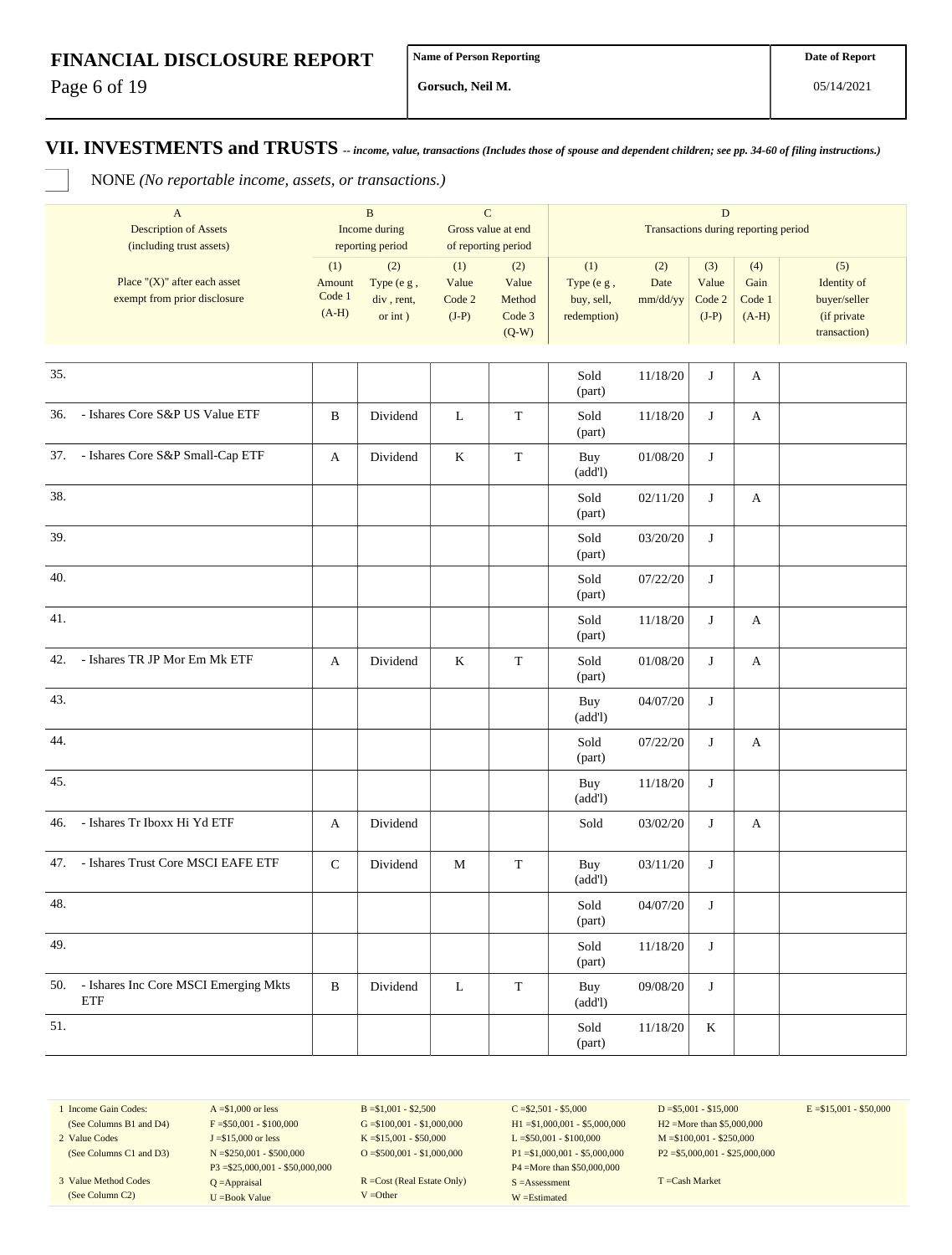Page 7 of 19

**Gorsuch, Neil M.**

**VII. INVESTMENTS and TRUSTS** *-- income, value, transactions (Includes those of spouse and dependent children; see pp. 34-60 of filing instructions.)*

NONE *(No reportable income, assets, or transactions.)*

|     | $\mathbf{A}$<br><b>Description of Assets</b><br>(including trust assets) |                                    | B<br>Income during<br>reporting period     |                                   | $\mathbf C$<br>Gross value at end<br>of reporting period | $\mathbf D$<br>Transactions during reporting period |                         |                                   |                                  |                                                                   |
|-----|--------------------------------------------------------------------------|------------------------------------|--------------------------------------------|-----------------------------------|----------------------------------------------------------|-----------------------------------------------------|-------------------------|-----------------------------------|----------------------------------|-------------------------------------------------------------------|
|     | Place " $(X)$ " after each asset<br>exempt from prior disclosure         | (1)<br>Amount<br>Code 1<br>$(A-H)$ | (2)<br>Type (e g,<br>div, rent,<br>or int) | (1)<br>Value<br>Code 2<br>$(J-P)$ | (2)<br>Value<br>Method<br>Code 3<br>$(Q-W)$              | (1)<br>Type (e g,<br>buy, sell,<br>redemption)      | (2)<br>Date<br>mm/dd/yy | (3)<br>Value<br>Code 2<br>$(J-P)$ | (4)<br>Gain<br>Code 1<br>$(A-H)$ | (5)<br>Identity of<br>buyer/seller<br>(if private<br>transaction) |
|     | 52. - Ishares Core U.S. Aggregate Bond ETF                               | $\, {\bf B}$                       | Dividend                                   | M                                 | $\mathbf T$                                              | Sold<br>(part)                                      | 03/11/20                | J                                 | A                                |                                                                   |
| 53. |                                                                          |                                    |                                            |                                   |                                                          | Buy<br>(add!)                                       | 11/18/20                | J                                 |                                  |                                                                   |
| 54. | - SPDR Portfolio Intermediate Term<br>Corporate Bond ETF                 | $\mathsf C$                        | Dividend                                   | $\mathbf M$                       | $\mathbf T$                                              | Sold<br>(part)                                      | 03/11/20                | J                                 | A                                |                                                                   |
| 55. |                                                                          |                                    |                                            |                                   |                                                          | Buy<br>(add!)                                       | 11/18/20                | J                                 |                                  |                                                                   |
|     | 56. - Ishares Tr Barclays 7 10 Yr                                        | A                                  | Dividend                                   |                                   |                                                          | Buy                                                 | 02/11/20                | J                                 |                                  |                                                                   |
| 57. |                                                                          |                                    |                                            |                                   |                                                          | Sold                                                | 03/20/20                | J                                 | A                                |                                                                   |
| 58. | - Vaneck Vectors ETF Fallen Angel High<br>Yield Bond ETF                 | A                                  | Dividend                                   | $\rm K$                           | $\mathbf T$                                              | Buy                                                 | 03/02/20                | J                                 |                                  |                                                                   |
| 59. |                                                                          |                                    |                                            |                                   |                                                          | Buy<br>(add!)                                       | 11/18/20                | J                                 |                                  |                                                                   |
| 60. | - Schwab Govt Money Market Fund                                          | A                                  | Dividend                                   | $\rm K$                           | $\mathbf T$                                              | Buy                                                 | 06/22/20                | J                                 |                                  |                                                                   |
| 61. |                                                                          |                                    |                                            |                                   |                                                          | Buy<br>(add!)                                       | 08/14/20                | J                                 |                                  |                                                                   |
| 62. |                                                                          |                                    |                                            |                                   |                                                          | Buy<br>(add!)                                       | 09/30/20                | J                                 |                                  |                                                                   |
| 63. |                                                                          |                                    |                                            |                                   |                                                          | Sold<br>(part)                                      | 10/01/20                | J                                 |                                  |                                                                   |
| 64. |                                                                          |                                    |                                            |                                   |                                                          | Sold<br>(part)                                      | 11/20/20                | J                                 |                                  |                                                                   |
| 65. |                                                                          |                                    |                                            |                                   |                                                          | Buy<br>(add!)                                       | 12/21/20                | J                                 |                                  |                                                                   |
| 66. | - Ishares Core 1 5 Year USD Bond ETF                                     | A                                  | Dividend                                   | J                                 | $\mathbf T$                                              | Buy                                                 | 07/22/20                | J                                 |                                  |                                                                   |
| 67. |                                                                          |                                    |                                            |                                   |                                                          | Buy<br>(add!)                                       | 11/18/20                | J                                 |                                  |                                                                   |
| 68. | - Vanguard Total World Stock ETF                                         |                                    | None                                       |                                   |                                                          | Buy                                                 | 07/22/20                | J                                 |                                  |                                                                   |

1 Income Gain Codes: (See Columns B1 and D4)

2 Value Codes (See Columns C1 and D3)

3 Value Method Codes (See Column C2)

 $A = $1,000$  or less  $F = $50,001 - $100,000$ J =\$15,000 or less N =\$250,001 - \$500,000 P3 =\$25,000,001 - \$50,000,000 Q =Appraisal U =Book Value

B =\$1,001 - \$2,500  $G = $100,001 - $1,000,000$ K =\$15,001 - \$50,000 O =  $$500,001 - $1,000,000$ 

R =Cost (Real Estate Only) V =Other

 $C = $2,501 - $5,000$ H1 =\$1,000,001 - \$5,000,000 L =\$50,001 - \$100,000 P1 =\$1,000,001 - \$5,000,000 P4 =More than \$50,000,000 S =Assessment W =Estimated

 $D = $5,001 - $15,000$ H2 =More than \$5,000,000 M =\$100,001 - \$250,000 P2 =\$5,000,001 - \$25,000,000  $E = $15,001 - $50,000$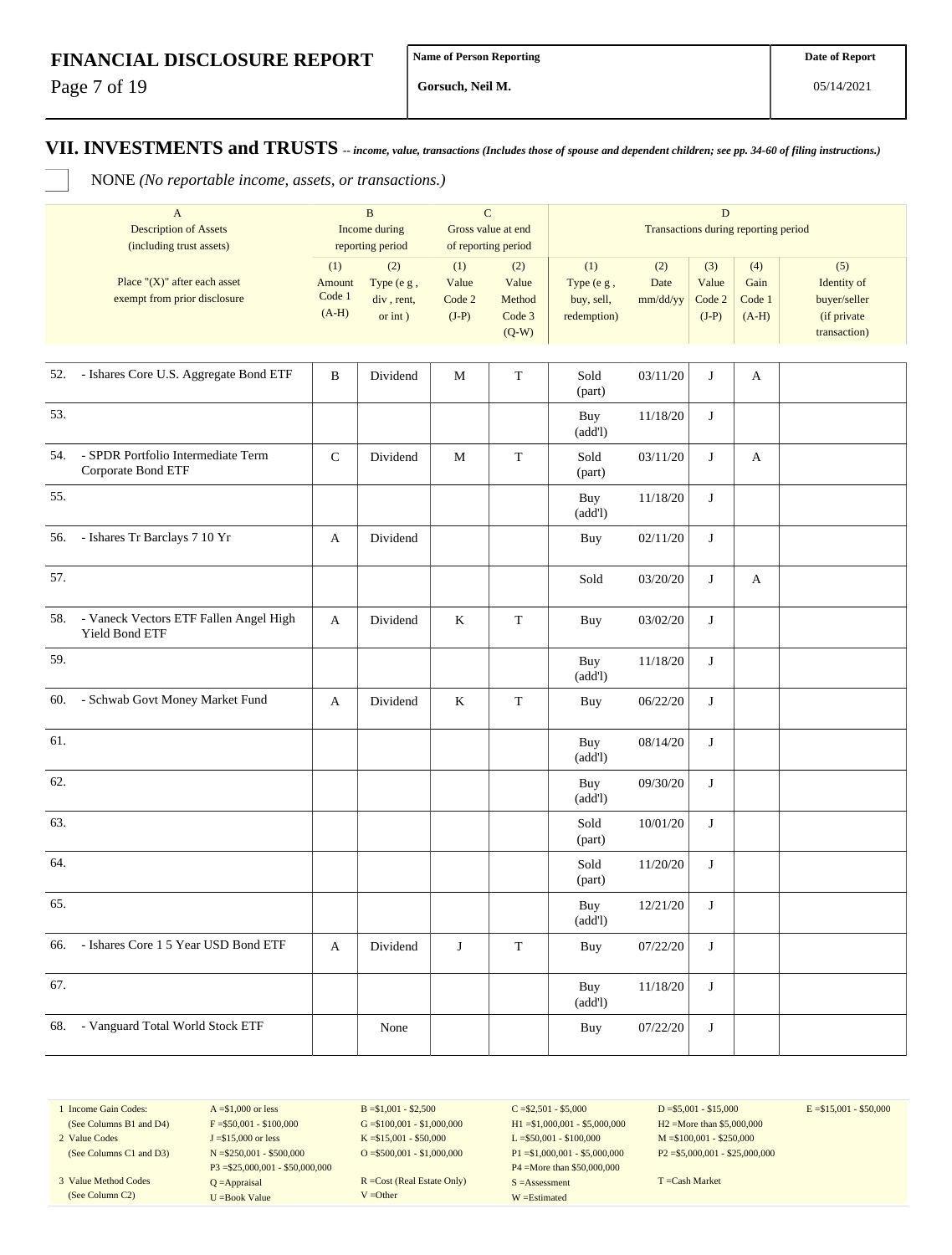Page 8 of 19

**Gorsuch, Neil M.**

**VII. INVESTMENTS and TRUSTS** *-- income, value, transactions (Includes those of spouse and dependent children; see pp. 34-60 of filing instructions.)*

NONE *(No reportable income, assets, or transactions.)*

| $\mathbf{A}$<br><b>Description of Assets</b><br>(including trust assets) | $\, {\bf B}$<br>Income during<br>reporting period |                                            | ${\bf C}$<br>Gross value at end<br>of reporting period |                                             |                                                | $\mathbf D$<br>Transactions during reporting period |                                   |                                  |                                                                   |
|--------------------------------------------------------------------------|---------------------------------------------------|--------------------------------------------|--------------------------------------------------------|---------------------------------------------|------------------------------------------------|-----------------------------------------------------|-----------------------------------|----------------------------------|-------------------------------------------------------------------|
| Place " $(X)$ " after each asset<br>exempt from prior disclosure         | (1)<br>Amount<br>Code 1<br>$(A-H)$                | (2)<br>Type (e g,<br>div, rent,<br>or int) | (1)<br>Value<br>Code 2<br>$(J-P)$                      | (2)<br>Value<br>Method<br>Code 3<br>$(Q-W)$ | (1)<br>Type (e g,<br>buy, sell,<br>redemption) | (2)<br>Date<br>mm/dd/yy                             | (3)<br>Value<br>Code 2<br>$(J-P)$ | (4)<br>Gain<br>Code 1<br>$(A-H)$ | (5)<br>Identity of<br>buyer/seller<br>(if private<br>transaction) |
| 69.                                                                      |                                                   |                                            |                                                        |                                             | Sold                                           | 09/08/20                                            | J                                 | A                                |                                                                   |
| 70. - Schwab US TIPS ETF                                                 | A                                                 | Dividend                                   | $\rm K$                                                | $\mathbf T$                                 | <b>Buy</b>                                     | 11/18/20                                            | K                                 |                                  |                                                                   |
| 71. - Vanguard Real Estate ETF IV                                        | B                                                 | Dividend                                   | $\rm K$                                                | $\mathbf T$                                 | Buy                                            | 11/18/20                                            | K                                 |                                  |                                                                   |
| IRA Acct #2 (H)<br>72.                                                   |                                                   |                                            |                                                        |                                             |                                                |                                                     |                                   |                                  |                                                                   |
| 73. - Ishares Core S&P 500 ETF                                           | A                                                 | Dividend                                   | J                                                      | $\mathbf T$                                 | Buy<br>(add!)                                  | 03/11/20                                            | J                                 |                                  |                                                                   |
| 74.                                                                      |                                                   |                                            |                                                        |                                             | Buy<br>(add!)                                  | 03/26/20                                            | J                                 |                                  |                                                                   |
| 75.                                                                      |                                                   |                                            |                                                        |                                             | Sold<br>(part)                                 | 04/16/20                                            | J                                 |                                  |                                                                   |
| 76.                                                                      |                                                   |                                            |                                                        |                                             | Sold<br>(part)                                 | 06/04/20                                            | J                                 | A                                |                                                                   |
| 77.                                                                      |                                                   |                                            |                                                        |                                             | Buy<br>(add!)                                  | 07/22/20                                            | J                                 |                                  |                                                                   |
| 78.                                                                      |                                                   |                                            |                                                        |                                             | Sold<br>(part)                                 | 11/18/20                                            | J                                 | A                                |                                                                   |
| 79.                                                                      |                                                   |                                            |                                                        |                                             | Buy<br>(add!)                                  | 12/16/20                                            | J                                 |                                  |                                                                   |
| - Ishares Core S&P Mid-Cap ETF<br>80.                                    | A                                                 | Dividend                                   | J                                                      | $\mathbf T$                                 | Buy<br>(add!)                                  | 03/20/20                                            | J                                 |                                  |                                                                   |
| 81.                                                                      |                                                   |                                            |                                                        |                                             | Sold<br>(part)                                 | 07/22/20                                            | J                                 |                                  |                                                                   |
| 82.                                                                      |                                                   |                                            |                                                        |                                             | Sold<br>(part)                                 | 11/18/20                                            | J                                 | A                                |                                                                   |
| 83.                                                                      |                                                   |                                            |                                                        |                                             | Buy<br>(add!)                                  | 12/16/20                                            | J                                 |                                  |                                                                   |
| - Ishares Core S&P US Value ETF<br>84.                                   | $\mathbf{A}$                                      | Dividend                                   | J                                                      | $\mathbf T$                                 | Sold<br>(part)                                 | 11/18/20                                            | J                                 | A                                |                                                                   |
| 85.                                                                      |                                                   |                                            |                                                        |                                             | Buy<br>(add!)                                  | 12/16/20                                            | J                                 |                                  |                                                                   |

1 Income Gain Codes: (See Columns B1 and D4)

2 Value Codes (See Columns C1 and D3)

3 Value Method Codes (See Column C2)

 $F = $50,001 - $100,000$ J =\$15,000 or less N =\$250,001 - \$500,000 P3 =\$25,000,001 - \$50,000,000 Q =Appraisal U =Book Value

 $A = $1,000$  or less

 $B = $1,001 - $2,500$  $G = $100,001 - $1,000,000$ K =\$15,001 - \$50,000 O =  $$500,001 - $1,000,000$ 

R =Cost (Real Estate Only) V =Other

 $C = $2,501 - $5,000$ H1 =\$1,000,001 - \$5,000,000 L =\$50,001 - \$100,000 P1 =\$1,000,001 - \$5,000,000 P4 =More than \$50,000,000 S =Assessment W =Estimated

 $D = $5,001 - $15,000$ H2 =More than \$5,000,000 M =\$100,001 - \$250,000 P2 =\$5,000,001 - \$25,000,000  $E = $15,001 - $50,000$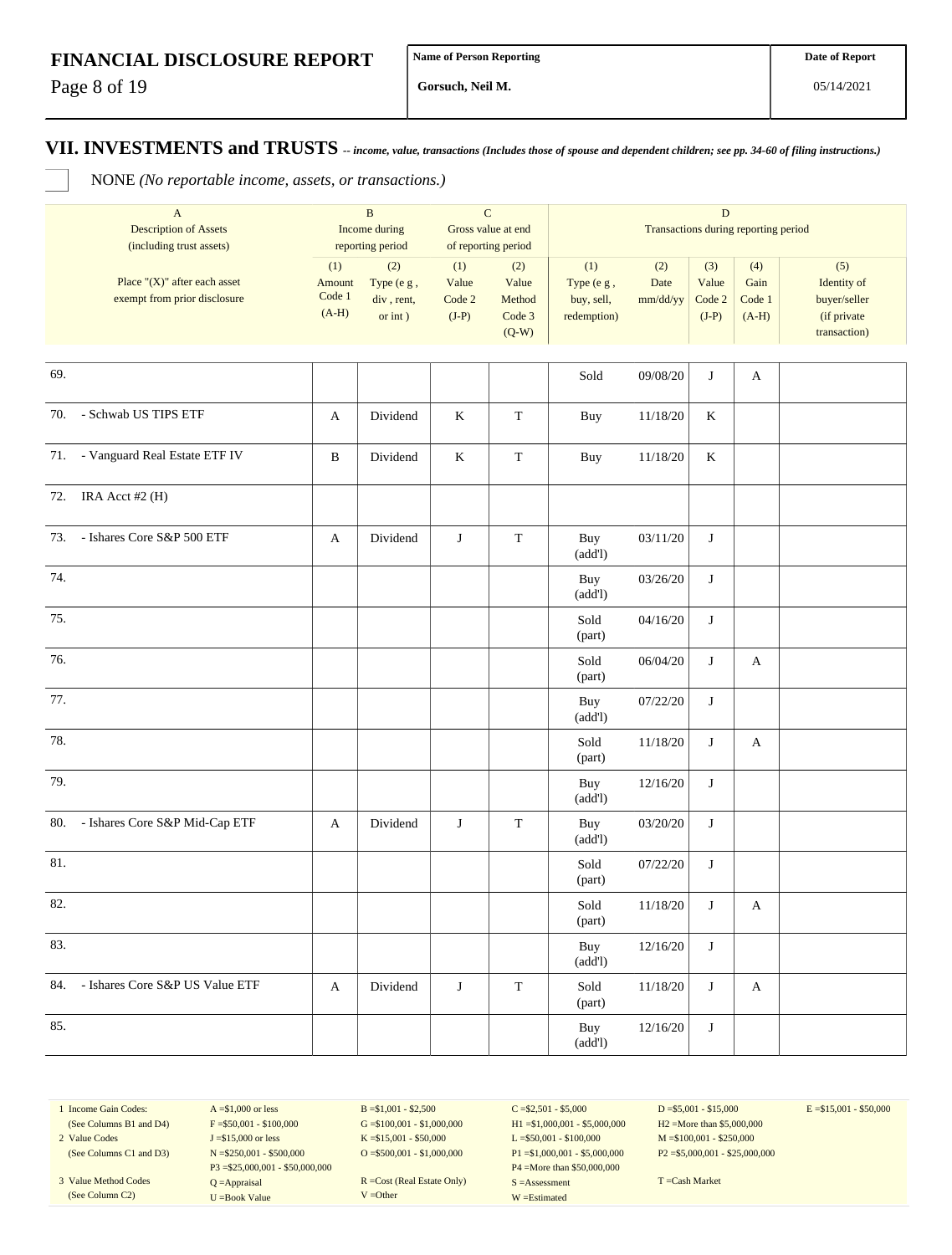Page 9 of 19

**Gorsuch, Neil M.**

**VII. INVESTMENTS and TRUSTS** *-- income, value, transactions (Includes those of spouse and dependent children; see pp. 34-60 of filing instructions.)*

NONE *(No reportable income, assets, or transactions.)*

|        | $\mathbf{A}$<br><b>Description of Assets</b><br>(including trust assets) |                                    | $\, {\bf B}$<br>Income during<br>reporting period |                                   | $\mathbf C$<br>Gross value at end<br>of reporting period |                                                | $\mathbf D$<br>Transactions during reporting period |                                   |                                  |                                                                   |  |  |
|--------|--------------------------------------------------------------------------|------------------------------------|---------------------------------------------------|-----------------------------------|----------------------------------------------------------|------------------------------------------------|-----------------------------------------------------|-----------------------------------|----------------------------------|-------------------------------------------------------------------|--|--|
|        | Place " $(X)$ " after each asset<br>exempt from prior disclosure         | (1)<br>Amount<br>Code 1<br>$(A-H)$ | (2)<br>Type (e g,<br>div, rent,<br>or int)        | (1)<br>Value<br>Code 2<br>$(J-P)$ | (2)<br>Value<br>Method<br>Code 3<br>$(Q-W)$              | (1)<br>Type (e g,<br>buy, sell,<br>redemption) | (2)<br>Date<br>mm/dd/yy                             | (3)<br>Value<br>Code 2<br>$(J-P)$ | (4)<br>Gain<br>Code 1<br>$(A-H)$ | (5)<br>Identity of<br>buyer/seller<br>(if private<br>transaction) |  |  |
| 86.    | - Ishares Core S&P Small-Cap ETF                                         | A                                  | Dividend                                          | $\mathbf{J}$                      | $\mathbf T$                                              | Sold<br>(part)                                 | 02/11/20                                            | J                                 | А                                |                                                                   |  |  |
| 87.    |                                                                          |                                    |                                                   |                                   |                                                          | Sold<br>(part)                                 | 03/20/20                                            | J                                 |                                  |                                                                   |  |  |
| 88.    |                                                                          |                                    |                                                   |                                   |                                                          | Sold<br>(part)                                 | 07/22/20                                            | J                                 |                                  |                                                                   |  |  |
| 89.    |                                                                          |                                    |                                                   |                                   |                                                          | Sold<br>(part)                                 | 11/18/20                                            | J                                 | A                                |                                                                   |  |  |
| 90.    |                                                                          |                                    |                                                   |                                   |                                                          | Buy<br>(add!)                                  | 12/16/20                                            | J                                 |                                  |                                                                   |  |  |
| 91.    | - Ishares TR JP Mor Em Mk ETF                                            | A                                  | Dividend                                          | J                                 | $\mathbf T$                                              | Buy<br>(add!)                                  | 01/08/20                                            | J                                 |                                  |                                                                   |  |  |
| 92.    |                                                                          |                                    |                                                   |                                   |                                                          | Buy<br>(add!)                                  | 04/07/20                                            | J                                 |                                  |                                                                   |  |  |
| 93.    |                                                                          |                                    |                                                   |                                   |                                                          | Sold<br>(part)                                 | 07/22/20                                            | J                                 | A                                |                                                                   |  |  |
| 94.    |                                                                          |                                    |                                                   |                                   |                                                          | Buy<br>(add!)                                  | 11/18/20                                            | J                                 |                                  |                                                                   |  |  |
| 95.    |                                                                          |                                    |                                                   |                                   |                                                          | Buy<br>(add!)                                  | 12/16/20                                            | J                                 |                                  |                                                                   |  |  |
| 96.    | - Ishares Tr Iboxx Hi Yd ETF                                             | A                                  | Dividend                                          |                                   |                                                          | Sold                                           | 03/02/20                                            | J                                 | A                                |                                                                   |  |  |
| 97.    | - Ishares Trust Core MSCI EAFE ETF                                       | A                                  | Dividend                                          | $\bf K$                           | $\mathbf T$                                              | Buy<br>(add!)                                  | 03/11/20                                            | J                                 |                                  |                                                                   |  |  |
| 98.    |                                                                          |                                    |                                                   |                                   |                                                          | Sold<br>(part)                                 | 04/07/20                                            | J                                 |                                  |                                                                   |  |  |
| 99.    |                                                                          |                                    |                                                   |                                   |                                                          | Sold<br>(part)                                 | 11/18/20                                            | J                                 | A                                |                                                                   |  |  |
|        | 100. - Ishares Inc Core MSCI Emerging Mkts<br>ETF                        | $\mathbf{A}$                       | Dividend                                          | $\bf J$                           | $\mathbf T$                                              | Buy<br>(add!)                                  | 09/08/20                                            | J                                 |                                  |                                                                   |  |  |
| $101.$ |                                                                          |                                    |                                                   |                                   |                                                          | Sold<br>(part)                                 | 11/18/20                                            | $\bf J$                           | A                                |                                                                   |  |  |
|        | 102. - Ishares Core U.S. Aggregate Bond ETF                              | $\, {\bf B}$                       | Dividend                                          | $\bf J$                           | $\mathbf T$                                              | Sold<br>(part)                                 | 03/11/20                                            | $\bf J$                           | $\mathbf A$                      |                                                                   |  |  |

1 Income Gain Codes: (See Columns B1 and D4)

2 Value Codes (See Columns C1 and D3)

3 Value Method Codes (See Column C2)

 $A = $1,000$  or less  $F = $50,001 - $100,000$ J =\$15,000 or less N =\$250,001 - \$500,000 P3 =\$25,000,001 - \$50,000,000 Q =Appraisal U =Book Value

 $B = $1,001 - $2,500$  $G = $100,001 - $1,000,000$ K =\$15,001 - \$50,000 O =  $$500,001 - $1,000,000$ 

R =Cost (Real Estate Only) V =Other

 $C = $2,501 - $5,000$ H1 =\$1,000,001 - \$5,000,000 L =\$50,001 - \$100,000 P1 =\$1,000,001 - \$5,000,000 P4 =More than \$50,000,000 S =Assessment W =Estimated

 $D = $5,001 - $15,000$ H2 =More than \$5,000,000 M =\$100,001 - \$250,000 P2 =\$5,000,001 - \$25,000,000  $E = $15,001 - $50,000$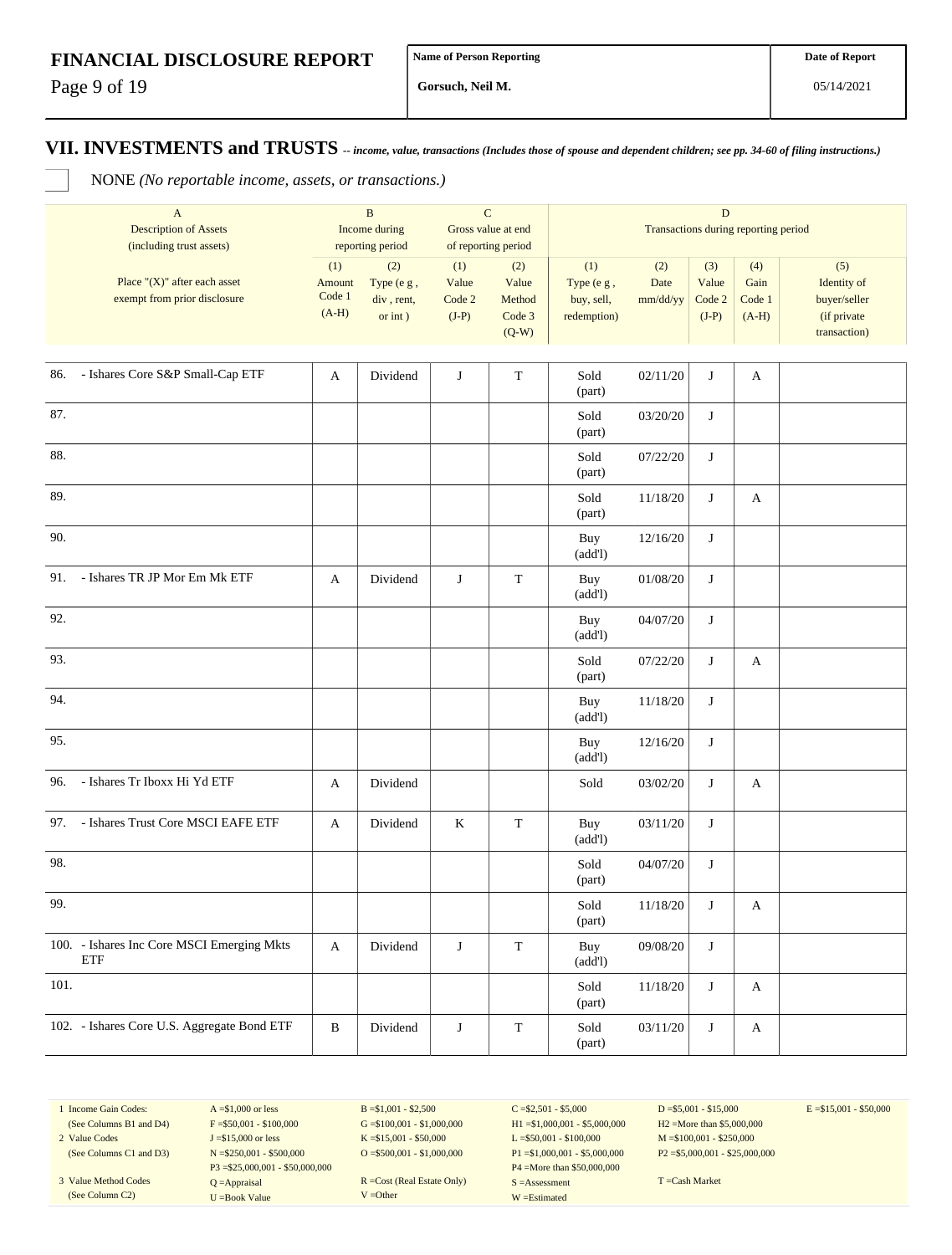Page 10 of 19

**Gorsuch, Neil M.**

**VII. INVESTMENTS and TRUSTS** *-- income, value, transactions (Includes those of spouse and dependent children; see pp. 34-60 of filing instructions.)*

NONE *(No reportable income, assets, or transactions.)*

|      | $\mathbf{A}$<br><b>Description of Assets</b><br>(including trust assets) | $\mathbf B$<br>Income during<br>reporting period |                                            | $\mathbf C$<br>Gross value at end<br>of reporting period |                                             | ${\bf D}$<br>Transactions during reporting period |                         |                                   |                                  |                                                                   |  |
|------|--------------------------------------------------------------------------|--------------------------------------------------|--------------------------------------------|----------------------------------------------------------|---------------------------------------------|---------------------------------------------------|-------------------------|-----------------------------------|----------------------------------|-------------------------------------------------------------------|--|
|      | Place " $(X)$ " after each asset<br>exempt from prior disclosure         | (1)<br>Amount<br>Code 1<br>$(A-H)$               | (2)<br>Type (e g,<br>div, rent,<br>or int) | (1)<br>Value<br>Code 2<br>$(J-P)$                        | (2)<br>Value<br>Method<br>Code 3<br>$(Q-W)$ | (1)<br>Type (e g,<br>buy, sell,<br>redemption)    | (2)<br>Date<br>mm/dd/yy | (3)<br>Value<br>Code 2<br>$(J-P)$ | (4)<br>Gain<br>Code 1<br>$(A-H)$ | (5)<br>Identity of<br>buyer/seller<br>(if private<br>transaction) |  |
| 103. |                                                                          |                                                  |                                            |                                                          |                                             | Buy                                               | 11/18/20                | J                                 |                                  |                                                                   |  |
| 104. |                                                                          |                                                  |                                            |                                                          |                                             | (add!)<br>Buy                                     | 12/16/20                | J                                 |                                  |                                                                   |  |
|      |                                                                          |                                                  |                                            |                                                          |                                             | (add!)                                            |                         |                                   |                                  |                                                                   |  |
|      | 105. - SPDR Portfolio Intermediate Term<br>Corporate Bond ETF            | A                                                | Dividend                                   | K                                                        | $\mathbf T$                                 | Sold<br>(part)                                    | 03/11/20                | J                                 | A                                |                                                                   |  |
| 106. |                                                                          |                                                  |                                            |                                                          |                                             | Buy<br>(add!)                                     | 09/30/20                | J                                 |                                  |                                                                   |  |
| 107. |                                                                          |                                                  |                                            |                                                          |                                             | Sold<br>(part)                                    | 11/18/20                | J                                 | A                                |                                                                   |  |
| 108. |                                                                          |                                                  |                                            |                                                          |                                             | Buy<br>(add!)                                     | 12/16/20                | $\bf J$                           |                                  |                                                                   |  |
|      | 109. - Ishares Tr Barclays 7 10 Yr                                       | A                                                | Dividend                                   |                                                          |                                             | <b>Buy</b>                                        | 02/11/20                | J                                 |                                  |                                                                   |  |
| 110. |                                                                          |                                                  |                                            |                                                          |                                             | Sold                                              | 03/20/20                | J                                 | A                                |                                                                   |  |
|      | 111. - Vaneck Vectors ETF Fallen Angel High<br>Yield Bond ETF            | A                                                | Dividend                                   | J                                                        | T                                           | Buy                                               | 03/02/20                | J                                 |                                  |                                                                   |  |
| 112. |                                                                          |                                                  |                                            |                                                          |                                             | Buy<br>(add!)                                     | 11/18/20                | J                                 |                                  |                                                                   |  |
| 113. |                                                                          |                                                  |                                            |                                                          |                                             | Buy<br>(add!)                                     | 12/16/20                | J                                 |                                  |                                                                   |  |
|      | 114. - Schwab Govt Money Market Fund                                     | A                                                | Dividend                                   | J                                                        | $\mathbf T$                                 | Buy                                               | 05/27/20                | J                                 |                                  |                                                                   |  |
| 115. |                                                                          |                                                  |                                            |                                                          |                                             | Buy<br>(add!)                                     | 12/16/20                | J                                 |                                  |                                                                   |  |
| 116. |                                                                          |                                                  |                                            |                                                          |                                             | Sold<br>(part)                                    | 12/18/20                | J                                 |                                  |                                                                   |  |
|      | 117. - Ishares Core 1 5 Year USD Bond ETF                                | A                                                | Dividend                                   | J                                                        | $\mathbf T$                                 | Buy                                               | 07/22/20                | J                                 |                                  |                                                                   |  |
| 118. |                                                                          |                                                  |                                            |                                                          |                                             | Buy<br>(add!)                                     | 11/18/20                | J                                 |                                  |                                                                   |  |
| 119. |                                                                          |                                                  |                                            |                                                          |                                             | Buy<br>(add!)                                     | 12/16/20                | J                                 |                                  |                                                                   |  |

1 Income Gain Codes: (See Columns B1 and D4) 2 Value Codes

(See Columns C1 and D3)

3 Value Method Codes (See Column C2)

 $A = $1,000$  or less  $F = $50,001 - $100,000$ J =\$15,000 or less N =\$250,001 - \$500,000 P3 =\$25,000,001 - \$50,000,000 Q =Appraisal U =Book Value

 $B = $1,001 - $2,500$  $G = $100,001 - $1,000,000$ K =\$15,001 - \$50,000 O =  $$500,001 - $1,000,000$ 

R =Cost (Real Estate Only) V =Other

 $C = $2,501 - $5,000$ H1 =\$1,000,001 - \$5,000,000 L =\$50,001 - \$100,000 P1 =\$1,000,001 - \$5,000,000 P4 =More than \$50,000,000 S =Assessment W =Estimated

 $D = $5,001 - $15,000$ H2 =More than \$5,000,000 M =\$100,001 - \$250,000 P2 =\$5,000,001 - \$25,000,000  $E = $15,001 - $50,000$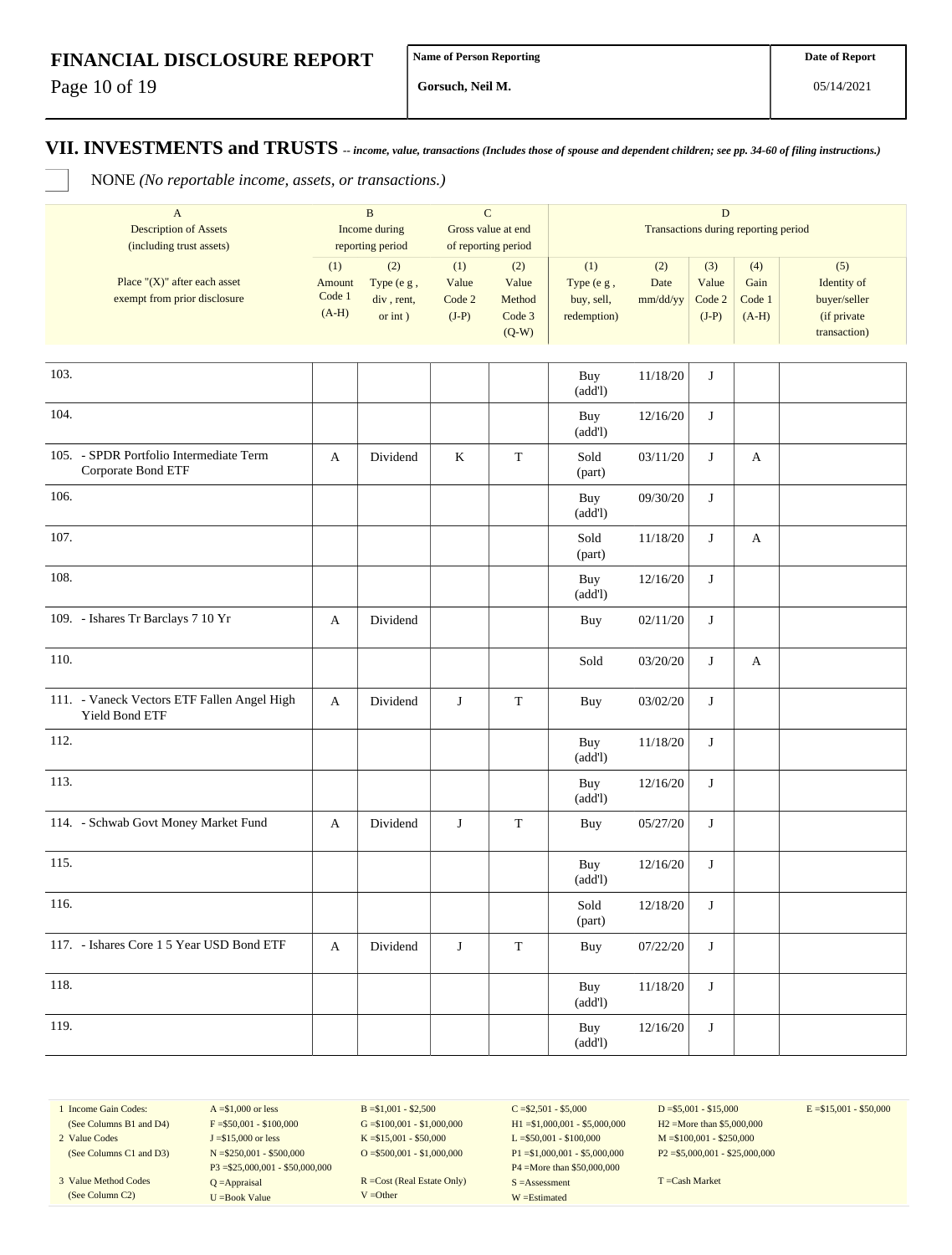Page 11 of 19

**Gorsuch, Neil M.**

## **VII. INVESTMENTS and TRUSTS** *-- income, value, transactions (Includes those of spouse and dependent children; see pp. 34-60 of filing instructions.)*

NONE *(No reportable income, assets, or transactions.)*

| $\overline{A}$<br><b>Description of Assets</b><br>(including trust assets) |                                    | B<br>Income during<br>reporting period       | $\mathbf C$<br>Gross value at end<br>of reporting period |                                             | D<br>Transactions during reporting period      |                                  |                         |                                  |                                                                    |  |  |
|----------------------------------------------------------------------------|------------------------------------|----------------------------------------------|----------------------------------------------------------|---------------------------------------------|------------------------------------------------|----------------------------------|-------------------------|----------------------------------|--------------------------------------------------------------------|--|--|
| Place " $(X)$ " after each asset<br>exempt from prior disclosure           | (1)<br>Amount<br>Code 1<br>$(A-H)$ | (2)<br>Type $(e g,$<br>div, rent,<br>or int) | (1)<br>Value<br>Code 2<br>$(J-P)$                        | (2)<br>Value<br>Method<br>Code 3<br>$(Q-W)$ | (1)<br>Type (e g,<br>buy, sell,<br>redemption) | (2)<br>Date<br>$mm/dd/yy$ Code 2 | (3)<br>Value<br>$(J-P)$ | (4)<br>Gain<br>Code 1<br>$(A-H)$ | (5)<br>Identity of<br>buyer/seller<br>(if private)<br>transaction) |  |  |
|                                                                            |                                    |                                              |                                                          |                                             |                                                |                                  |                         |                                  |                                                                    |  |  |
| - -<br>- -<br>---------<br>_______                                         |                                    |                                              |                                                          |                                             |                                                |                                  |                         |                                  |                                                                    |  |  |

| 120. - Vanguard Total World Stock ETF           |                       | None     |   |             | Buy            | 07/22/20 | J       |              |  |
|-------------------------------------------------|-----------------------|----------|---|-------------|----------------|----------|---------|--------------|--|
| 121.                                            |                       |          |   |             | Sold           | 09/08/20 | J       | $\mathbf{A}$ |  |
| 122. - Schwab US TIPS                           | $\mathbf{A}$          | Dividend | J | $\mathbf T$ | Buy            | 11/18/20 | J       |              |  |
| 123. - Vanguard Real Estate ETF IV              | $\mathbf{A}$          | Dividend | J | $\mathbf T$ | Buy            | 11/18/20 | J       |              |  |
| 124.                                            |                       |          |   |             | Buy<br>(add!)  | 12/16/20 | $\bf J$ |              |  |
| 125.                                            |                       |          |   |             | Buy<br>(add!)  | 12/16/20 | J       |              |  |
| 126. SEP IRA Acct #1 (H)                        |                       |          |   |             |                |          |         |              |  |
| 127. - USAA Money Mkt Fd                        | $\mathbf{A}$          | Dividend |   |             | Buy<br>(add!)  | 01/08/20 | J       |              |  |
| 128.                                            |                       |          |   |             | Buy<br>(add!)  | 03/11/20 | J       |              |  |
| 129.                                            |                       |          |   |             | Buy<br>(add!)  | 03/20/20 | J       |              |  |
| 130.                                            |                       |          |   |             | Sold<br>(part) | 03/26/20 | J       |              |  |
| 131.                                            |                       |          |   |             | Sold<br>(part) | 04/07/20 | J       |              |  |
| 132.                                            |                       |          |   |             | Buy<br>(add!)  | 04/16/20 | J       |              |  |
| 133.                                            |                       |          |   |             | Buy<br>(add!)  | 05/05/20 | J       |              |  |
| 134.                                            |                       |          |   |             | Sold           | 05/26/20 | J       |              |  |
| 135. - Ishares Core S&P 500 ETF (See Part VIII) | $\boldsymbol{\rm{A}}$ | Dividend |   |             | Buy<br>(add!)  | 03/11/20 | J       |              |  |
| 136.                                            |                       |          |   |             | Buy<br>(add!)  | 03/26/20 | J       |              |  |

1 Income Gain Codes: (See Columns B1 and D4)

2 Value Codes (See Columns C1 and D3)

3 Value Method Codes (See Column C2)

 $A = $1,000$  or less  $F = $50,001 - $100,000$ J =\$15,000 or less N =\$250,001 - \$500,000 P3 =\$25,000,001 - \$50,000,000 Q =Appraisal U =Book Value

 $B = $1,001 - $2,500$  $G = $100,001 - $1,000,000$ K =\$15,001 - \$50,000 O =\$500,001 - \$1,000,000

R =Cost (Real Estate Only) V =Other

 $C = $2,501 - $5,000$ H1 =\$1,000,001 - \$5,000,000 L =\$50,001 - \$100,000 P1 =\$1,000,001 - \$5,000,000 P4 =More than \$50,000,000 S =Assessment W =Estimated

 $D = $5,001 - $15,000$ H2 =More than \$5,000,000 M =\$100,001 - \$250,000 P2 =\$5,000,001 - \$25,000,000  $E = $15,001 - $50,000$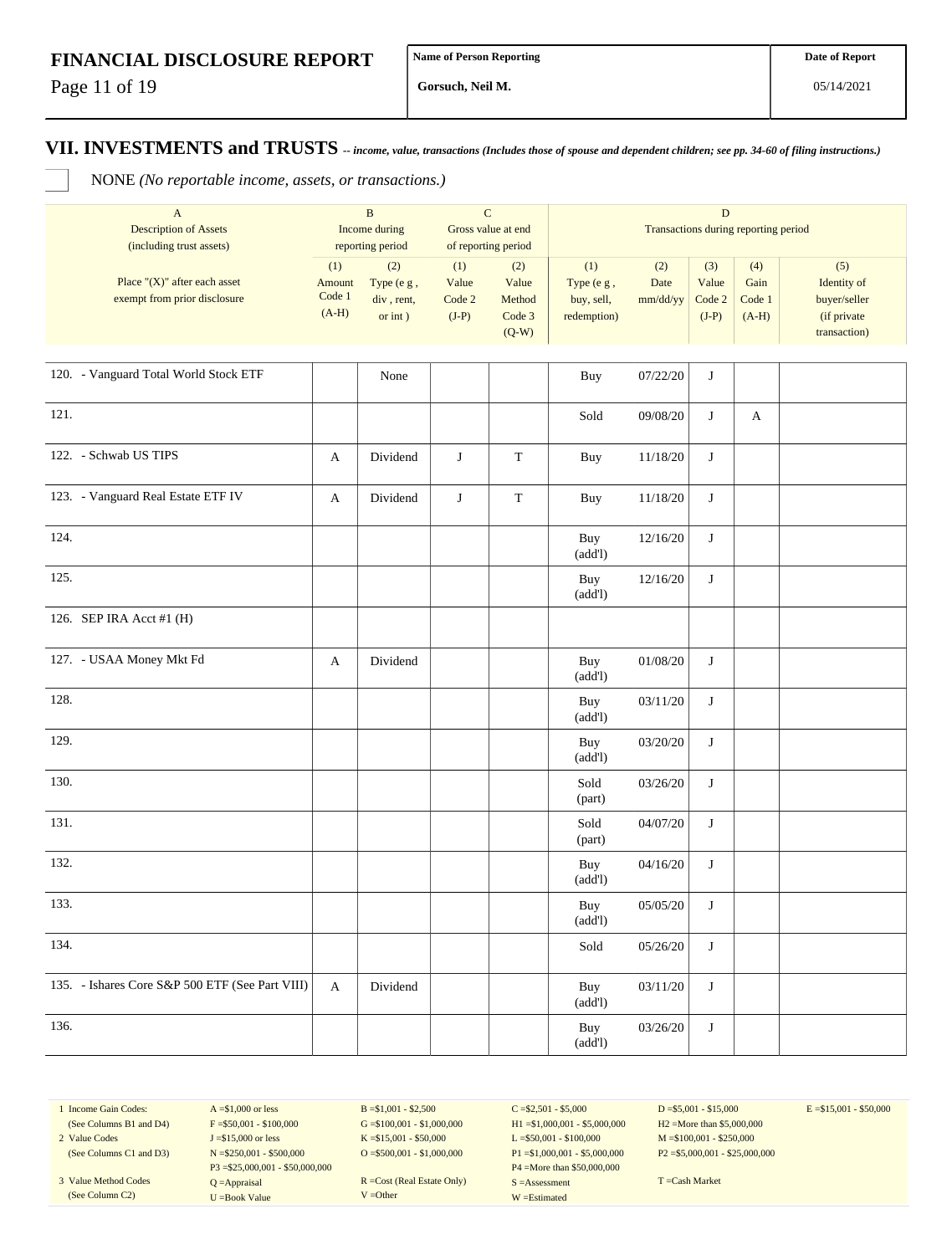Page 12 of 19

**Gorsuch, Neil M.**

#### **VII. INVESTMENTS and TRUSTS** *-- income, value, transactions (Includes those of spouse and dependent children; see pp. 34-60 of filing instructions.)*

NONE *(No reportable income, assets, or transactions.)*

|      | $\boldsymbol{\mathsf{A}}$                                        |                                    | $\mathbf B$                                |                                   | $\mathbf C$                      |                                                | ${\bf D}$               |                                   |                                  |                                                   |  |
|------|------------------------------------------------------------------|------------------------------------|--------------------------------------------|-----------------------------------|----------------------------------|------------------------------------------------|-------------------------|-----------------------------------|----------------------------------|---------------------------------------------------|--|
|      | <b>Description of Assets</b>                                     |                                    | Income during                              |                                   | Gross value at end               | Transactions during reporting period           |                         |                                   |                                  |                                                   |  |
|      | (including trust assets)                                         |                                    | reporting period                           |                                   | of reporting period              |                                                |                         |                                   |                                  |                                                   |  |
|      | Place " $(X)$ " after each asset<br>exempt from prior disclosure | (1)<br>Amount<br>Code 1<br>$(A-H)$ | (2)<br>Type (e g,<br>div, rent,<br>or int) | (1)<br>Value<br>Code 2<br>$(J-P)$ | (2)<br>Value<br>Method<br>Code 3 | (1)<br>Type (e g,<br>buy, sell,<br>redemption) | (2)<br>Date<br>mm/dd/yy | (3)<br>Value<br>Code 2<br>$(J-P)$ | (4)<br>Gain<br>Code 1<br>$(A-H)$ | (5)<br>Identity of<br>buyer/seller<br>(if private |  |
|      |                                                                  |                                    |                                            |                                   | $(Q-W)$                          |                                                |                         |                                   |                                  | transaction)                                      |  |
|      |                                                                  |                                    |                                            |                                   |                                  |                                                |                         |                                   |                                  |                                                   |  |
| 137. |                                                                  |                                    |                                            |                                   |                                  | Sold<br>(part)                                 | 05/05/20                | J                                 |                                  |                                                   |  |
| 138. |                                                                  |                                    |                                            |                                   |                                  | Buy<br>(add!)                                  | 07/22/20                | J                                 |                                  |                                                   |  |
| 139. |                                                                  |                                    |                                            |                                   |                                  | Merged<br>(with line 28)                       | 08/13/20                | K                                 |                                  |                                                   |  |
|      | 140. - Ishares Core S&P Mid-Cap ETF (See Part<br>VIII)           | A                                  | Dividend                                   |                                   |                                  | Buy<br>(add!)                                  | 03/20/20                | J                                 |                                  |                                                   |  |
| 141. |                                                                  |                                    |                                            |                                   |                                  | Sold<br>(part)                                 | 07/22/20                | J                                 |                                  |                                                   |  |
| 142. |                                                                  |                                    |                                            |                                   |                                  | Merged<br>(with line 33)                       | 08/13/20                | $\bf J$                           |                                  |                                                   |  |
|      | 143. - Ishares Core S&P US Value ETF (See Part<br>VIII)          | A                                  | Dividend                                   |                                   |                                  | Merged<br>(with line 36)                       | 08/13/20                | J                                 |                                  |                                                   |  |
|      | 144. - Ishares Core S&P Small-Cap ETF (See<br>Part VIII)         | A                                  | Dividend                                   |                                   |                                  | Buy<br>(add!)                                  | 01/08/20                | J                                 |                                  |                                                   |  |
| 145. |                                                                  |                                    |                                            |                                   |                                  | Sold<br>(part)                                 | 02/11/20                | J                                 | A                                |                                                   |  |
| 146. |                                                                  |                                    |                                            |                                   |                                  | Sold<br>(part)                                 | 03/20/20                | $\bf J$                           |                                  |                                                   |  |
| 147. |                                                                  |                                    |                                            |                                   |                                  | Sold<br>(part)                                 | 07/22/20                | J                                 |                                  |                                                   |  |
| 148. |                                                                  |                                    |                                            |                                   |                                  | Merged<br>(with line 37)                       | 08/13/20                | J                                 |                                  |                                                   |  |
|      | 149. - Ishares TR JP Mor Em Mk ETF (See Part<br>VIII)            | A                                  | Dividend                                   |                                   |                                  | Sold<br>(part)                                 | 01/08/20                | J                                 | А                                |                                                   |  |
| 150. |                                                                  |                                    |                                            |                                   |                                  | Buy<br>(add!)                                  | 04/07/20                | J                                 |                                  |                                                   |  |
| 151. |                                                                  |                                    |                                            |                                   |                                  | Sold<br>(part)                                 | 07/22/20                | J                                 |                                  |                                                   |  |
| 152. |                                                                  |                                    |                                            |                                   |                                  | Merged<br>(with line 42)                       | 08/13/20                | J                                 |                                  |                                                   |  |
|      | 153. - Ishares Tr Iboxx Hi Yd ETF                                | A                                  | Dividend                                   |                                   |                                  | Sold                                           | 03/02/20                | $\bf J$                           | A                                |                                                   |  |

1 Income Gain Codes: (See Columns B1 and D4)

2 Value Codes (See Columns C1 and D3)

3 Value Method Codes (See Column C2)

 $A = $1,000$  or less  $F = $50,001 - $100,000$ J =\$15,000 or less N =\$250,001 - \$500,000 P3 =\$25,000,001 - \$50,000,000 Q =Appraisal U =Book Value

 $B = $1,001 - $2,500$  $G = $100,001 - $1,000,000$ K =\$15,001 - \$50,000 O =  $$500,001 - $1,000,000$ 

R =Cost (Real Estate Only) V =Other

 $C = $2,501 - $5,000$ H1 =\$1,000,001 - \$5,000,000 L =\$50,001 - \$100,000 P1 =\$1,000,001 - \$5,000,000 P4 =More than \$50,000,000 S =Assessment W =Estimated

 $D = $5,001 - $15,000$ H2 =More than \$5,000,000 M =\$100,001 - \$250,000 P2 =\$5,000,001 - \$25,000,000  $E = $15,001 - $50,000$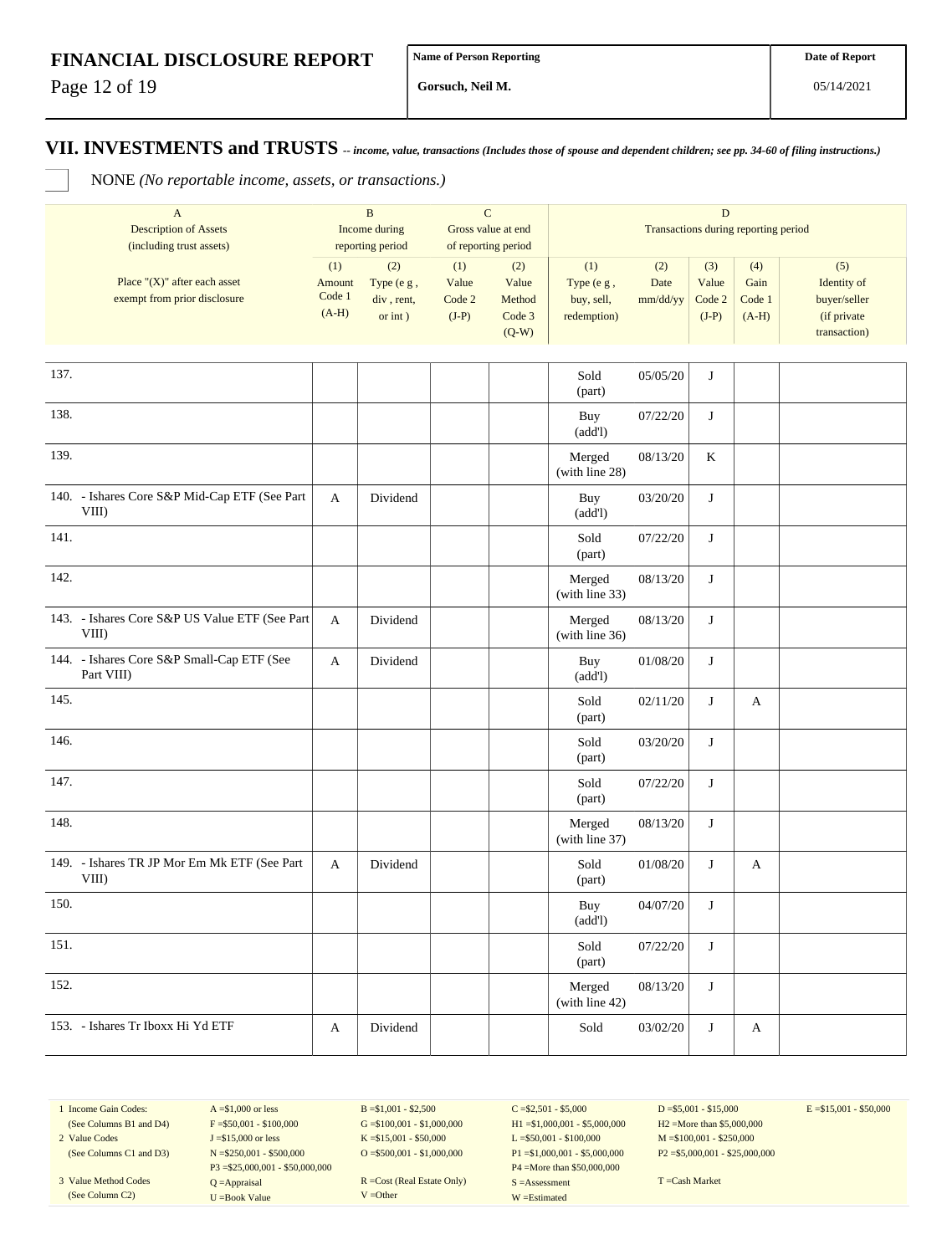Page 13 of 19

**Gorsuch, Neil M.**

05/14/2021

## **VII. INVESTMENTS and TRUSTS** *-- income, value, transactions (Includes those of spouse and dependent children; see pp. 34-60 of filing instructions.)*

NONE *(No reportable income, assets, or transactions.)*

| A                                |                    | B            |                    |                     | D            |                                             |         |              |              |  |  |  |  |
|----------------------------------|--------------------|--------------|--------------------|---------------------|--------------|---------------------------------------------|---------|--------------|--------------|--|--|--|--|
| <b>Description of Assets</b>     | Income during      |              | Gross value at end |                     |              | <b>Transactions during reporting period</b> |         |              |              |  |  |  |  |
| (including trust assets)         | reporting period   |              |                    | of reporting period |              |                                             |         |              |              |  |  |  |  |
|                                  | (1)                | (2)          | (1)                | (2)                 | (1)          | (2)                                         | (3)     | (4)          | (5)          |  |  |  |  |
| Place " $(X)$ " after each asset | Amount             | Type $(e g,$ | Value              | Value               | Type $(e g,$ | Date                                        | Value   | Gain         | Identity of  |  |  |  |  |
| exempt from prior disclosure     | Code 1             | div, rent,   | Code 2             | Method              | buy, sell,   | mm/dd/yy                                    | Code 2  | Code 1       | buyer/seller |  |  |  |  |
|                                  | $(A-H)$<br>or int) | $(J-P)$      | Code 3             | redemption)         |              | $(J-P)$                                     | $(A-H)$ | (if private) |              |  |  |  |  |
|                                  |                    |              |                    | $(Q-W)$             |              |                                             |         |              | transaction) |  |  |  |  |

| 154. - Ishares Trust Core MSCI EAFE ETF (See<br>Part VIII)                    | A | Dividend | Buy<br>(add!)               | 03/11/20 | J |   |  |
|-------------------------------------------------------------------------------|---|----------|-----------------------------|----------|---|---|--|
| 155.                                                                          |   |          | Sold<br>(part)              | 04/07/20 | J |   |  |
| 156.                                                                          |   |          | Merged<br>(with line 47)    | 08/13/20 | K |   |  |
| 157. - Ishares Inc Core MSCI Emerging Mkts<br>ETF (See Part VIII)             | A | Dividend | Merged<br>(with line 50)    | 08/13/20 | J |   |  |
| 158. - Ishares Core U.S. Aggregate Bond ETF<br>(See Part VIII)                | A | Dividend | Sold<br>(part)              | 03/11/20 | J | A |  |
| 159.                                                                          |   |          | Merged<br>(with line 52)    | 08/13/20 | K |   |  |
| 160. - SPDR Portfolio Intermediate Term<br>Corporate Bond ETF (See Part VIII) | A | Dividend | Sold<br>(part)              | 03/11/20 | J | A |  |
| 161.                                                                          |   |          | Merged<br>(with line 54)    | 08/13/20 | K |   |  |
| 162. - Ishares Tr Barclays 7 10 Yr                                            | A | Dividend | Buy<br>(add!)               | 02/11/20 | J |   |  |
| 163.                                                                          |   |          | Sold                        | 03/20/20 | J | A |  |
| 164. - Vaneck Vectors ETF Fallen Angel High<br>Yield Bond ETF (See Part VIII) | A | Dividend | Buy                         | 03/02/20 | J |   |  |
| 165.                                                                          |   |          | Merged<br>(with line 58)    | 08/13/20 | J |   |  |
| 166. - Schwab Govt Money Market Fund (See<br>Part VIII)                       | A | Dividend | <b>Buy</b>                  | 05/27/20 | J |   |  |
| 167.                                                                          |   |          | Sold<br>(part)              | 07/24/20 | J |   |  |
| 168.                                                                          |   |          | Merged<br>(with line $60$ ) | 08/13/20 | J |   |  |
| 169. - Ishares Core 1 5 Year USD Bond ETF (See<br>Part VIII)                  |   | None     | <b>Buy</b>                  | 07/22/20 | J |   |  |
| 170.                                                                          |   |          | Merged<br>(with line 66)    | 08/13/20 | J |   |  |

1 Income Gain Codes: (See Columns B1 and D4) 2 Value Codes

(See Columns C1 and D3)

3 Value Method Codes (See Column C2)

 $A = $1,000$  or less  $F = $50,001 - $100,000$ J =\$15,000 or less N =\$250,001 - \$500,000 P3 =\$25,000,001 - \$50,000,000 Q =Appraisal U =Book Value

 $B = $1,001 - $2,500$  $G = $100,001 - $1,000,000$ K =\$15,001 - \$50,000 O =  $$500,001 - $1,000,000$ 

R =Cost (Real Estate Only) V =Other

 $C = $2,501 - $5,000$ H1 =\$1,000,001 - \$5,000,000 L =\$50,001 - \$100,000 P1 =\$1,000,001 - \$5,000,000 P4 =More than \$50,000,000 S =Assessment W =Estimated

 $D = $5,001 - $15,000$ H2 =More than \$5,000,000 M =\$100,001 - \$250,000 P2 =\$5,000,001 - \$25,000,000  $E = $15,001 - $50,000$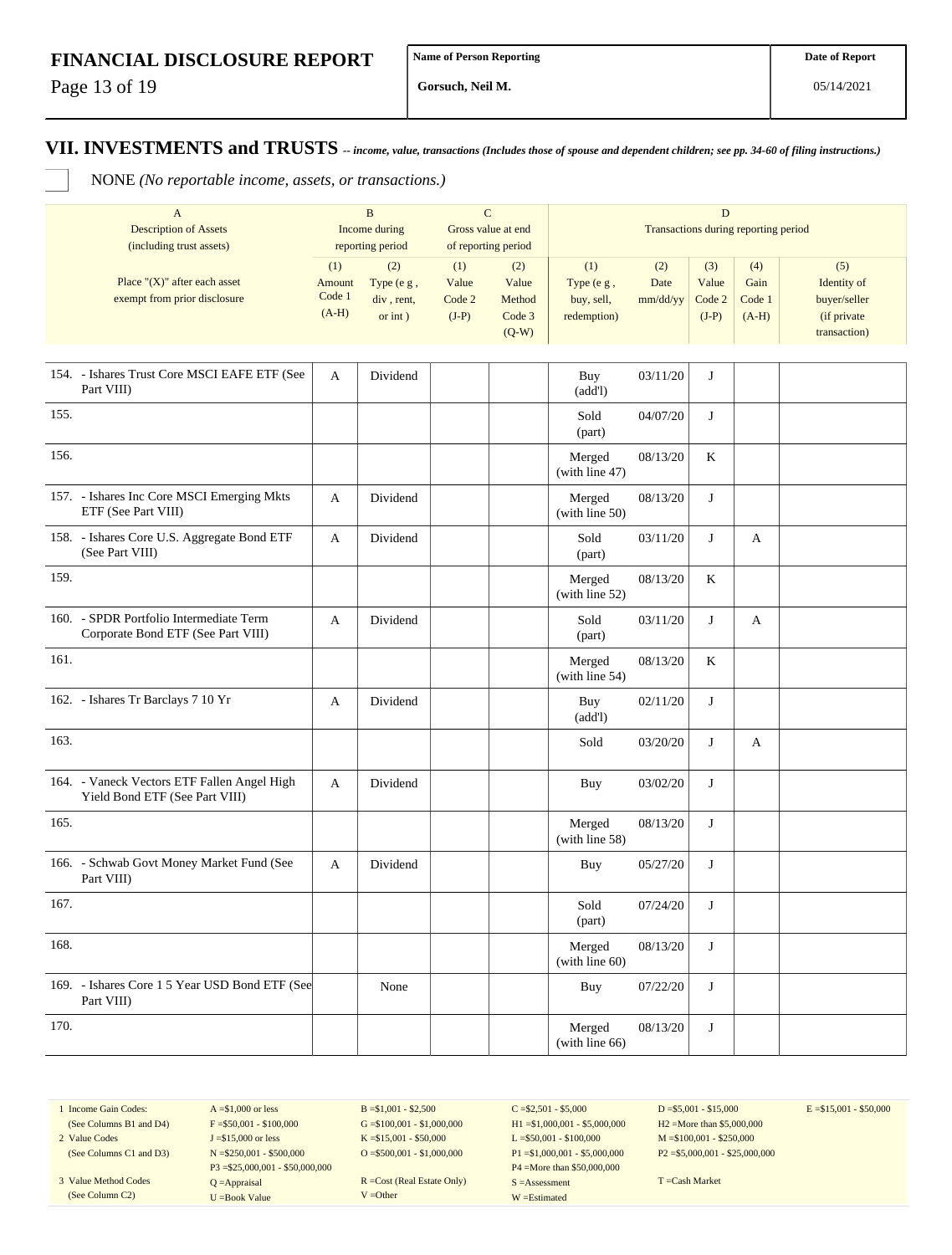Page 14 of 19

**Gorsuch, Neil M.**

## **VII. INVESTMENTS and TRUSTS** *-- income, value, transactions (Includes those of spouse and dependent children; see pp. 34-60 of filing instructions.)*

NONE *(No reportable income, assets, or transactions.)*

| A                                |                         | <sub>B</sub>  |         |                     | D                                    |          |         |              |              |  |  |  |
|----------------------------------|-------------------------|---------------|---------|---------------------|--------------------------------------|----------|---------|--------------|--------------|--|--|--|
| <b>Description of Assets</b>     |                         | Income during |         | Gross value at end  | Transactions during reporting period |          |         |              |              |  |  |  |
| (including trust assets)         | reporting period        |               |         | of reporting period |                                      |          |         |              |              |  |  |  |
|                                  | (1)                     | (2)           | (1)     | (2)                 | (1)                                  | (2)      | (3)     | (4)          | (5)          |  |  |  |
| Place " $(X)$ " after each asset | Amount                  | Type $(e g,$  | Value   | Value               | Type (e g,                           | Date     | Value   | Gain         | Identity of  |  |  |  |
| exempt from prior disclosure     | Code 1                  | div, rent,    | Code 2  | Method              | buy, sell,                           | mm/dd/yy | Code 2  | Code 1       | buyer/seller |  |  |  |
|                                  | $(A-H)$<br>$or$ int $)$ |               | $(J-P)$ | Code 3              | redemption)                          |          | $(J-P)$ | $(A-H)$      | (if private) |  |  |  |
|                                  |                         |               | $(Q-W)$ |                     |                                      |          |         | transaction) |              |  |  |  |

|      | 171. - Vanguard Total World Stock ETF (See<br>Part VIII)                      |              | None     |   |             | Buy                      | 07/22/20 | J |  |
|------|-------------------------------------------------------------------------------|--------------|----------|---|-------------|--------------------------|----------|---|--|
| 172. |                                                                               |              |          |   |             | Merged<br>(with line 68) | 08/13/20 | J |  |
|      | 173. Brokerage Acct #2 (H)                                                    |              |          |   |             |                          |          |   |  |
|      | 174. - Alabama St Pub Sch & College Auth Cap<br>5% 1/1/27 Impt Ref Bds        | B            | Interest | L | T           |                          |          |   |  |
|      | 175. - De Kalb Cnty GA Wtr & Sew Rev Wtr<br>5.25% 10/1/32 Ref Bds             | B            | Interest | L | $\mathbf T$ |                          |          |   |  |
|      | 176. - Washington Multnomah & Yamhill Contys<br>Ore 5% 6/15/33 Sch Dist       | B            | Interest | L | T           |                          |          |   |  |
|      | 177. - Maricpoa Cnty Ariz Uni Sch Dist 48 4%<br>7/1/31 Scottsdale Ref Bds     | B            | Interest | L | $\mathbf T$ |                          |          |   |  |
|      | 178. - Washington St Var Purp GO Ref Bds Ser<br>5% 7/1/29 R-2015E             | B            | Interest | L | T           |                          |          |   |  |
|      | 179. - Baltimore Cnty MD GO Cons Pub Impt<br>Bds 4% 3/1/34 Ser 2018           | B            | Interest | L | T           |                          |          |   |  |
|      | 180. - Cecil Cnty MD Cons Pub Impt Ref Bds<br>5% 8/1/28 Ser 2017              | $\mathsf{C}$ | Interest | L | T           |                          |          |   |  |
|      | 181. - Maryland St GO Bds State & Local FACS<br>5% 6/1/26 LN Ser 2016         | $\mathbf C$  | Interest | L | $\mathbf T$ |                          |          |   |  |
|      | 182. - Montgomery Cnty MD GO Cons Pub Impt<br>Bds 5% 12/1/25 Ser 2016         | $\mathsf{C}$ | Interest | L | T           |                          |          |   |  |
|      | 183. - Ocean City MD GO Municipal Purp Bds<br>4% 1/15/30 Ser 2018             | B            | Interest | L | $\mathbf T$ |                          |          |   |  |
|      | 184. - Prince Georges Cnty MD CO Cons Pub<br>Impt 3% 3/1/23 Ref Bds Ser 2013B | B            | Interest | L | T           |                          |          |   |  |
|      | 185. - Maryland St Dept Transn Cons 4% 11/1/27<br>Ser 2016                    | B            | Interest | L | T           |                          |          |   |  |
|      | 186. - Annapolis MD GO Pub Impts Ref Bds Ser<br>4% 8/1/24 2015B               | B            | Interest | K | T           |                          |          |   |  |
|      | 187. - Anne Arundel Cnty MD GO Bds Ser 2015<br>5% 4/1/24                      | B            | Interest | K | T           |                          |          |   |  |

1 Income Gain Codes: (See Columns B1 and D4)

2 Value Codes (See Columns C1 and D3)

3 Value Method Codes (See Column C2)

 $F = $50,001 - $100,000$ J =\$15,000 or less N =\$250,001 - \$500,000 P3 =\$25,000,001 - \$50,000,000 Q =Appraisal U =Book Value

 $A = $1,000$  or less

 $B = $1,001 - $2,500$  $G = $100,001 - $1,000,000$ K =\$15,001 - \$50,000  $O = $500,001 - $1,000,000$ 

R =Cost (Real Estate Only) V =Other

 $C = $2,501 - $5,000$ H1 =\$1,000,001 - \$5,000,000 L =\$50,001 - \$100,000 P1 =\$1,000,001 - \$5,000,000 P4 =More than \$50,000,000 S =Assessment W =Estimated

 $D = $5,001 - $15,000$ H2 =More than \$5,000,000 M =\$100,001 - \$250,000 P2 =\$5,000,001 - \$25,000,000  $E = $15,001 - $50,000$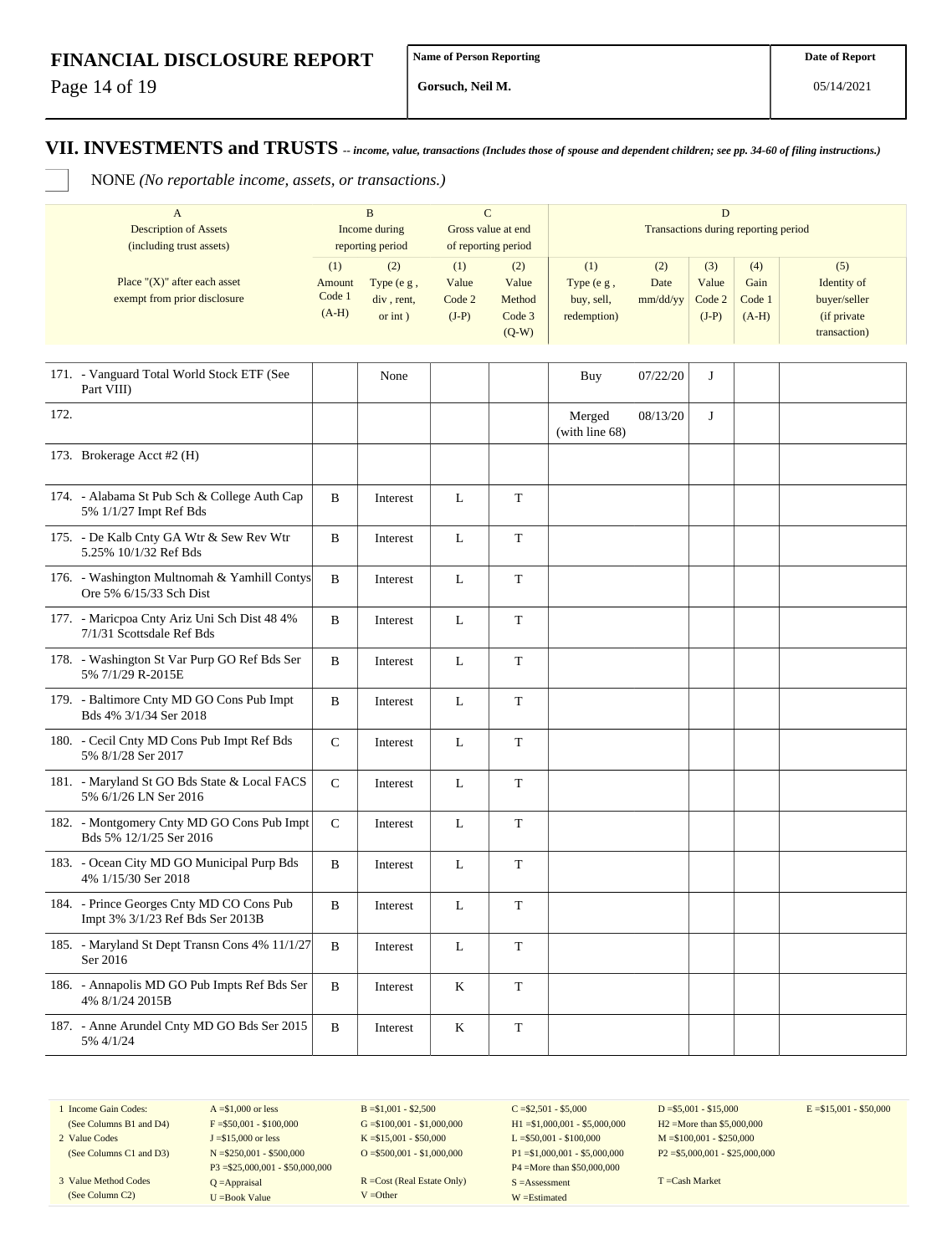Page 15 of 19

**Gorsuch, Neil M.**

NONE *(No reportable income, assets, or transactions.)*

| $\mathbf{A}$<br><b>Description of Assets</b><br>(including trust assets)      |                                    | $\, {\bf B}$<br>Income during<br>reporting period | $\mathbf C$<br>Gross value at end<br>of reporting period |                                             | $\mathbf D$<br>Transactions during reporting period |                         |                                   |                                  |                                                                   |  |
|-------------------------------------------------------------------------------|------------------------------------|---------------------------------------------------|----------------------------------------------------------|---------------------------------------------|-----------------------------------------------------|-------------------------|-----------------------------------|----------------------------------|-------------------------------------------------------------------|--|
| Place " $(X)$ " after each asset<br>exempt from prior disclosure              | (1)<br>Amount<br>Code 1<br>$(A-H)$ | (2)<br>Type (e g,<br>div, rent,<br>$or$ int $)$   | (1)<br>Value<br>Code 2<br>$(J-P)$                        | (2)<br>Value<br>Method<br>Code 3<br>$(Q-W)$ | (1)<br>Type (e g,<br>buy, sell,<br>redemption)      | (2)<br>Date<br>mm/dd/yy | (3)<br>Value<br>Code 2<br>$(J-P)$ | (4)<br>Gain<br>Code 1<br>$(A-H)$ | (5)<br>Identity of<br>buyer/seller<br>(if private<br>transaction) |  |
| 188. - Baltimore MD GO Cons Pub Impt Ref Bds<br>5% 10/15/22 Ser 2017B         | ${\bf C}$                          | Interest                                          | L                                                        | T                                           |                                                     |                         |                                   |                                  |                                                                   |  |
| 189. - Baltimore MD Rev Bds Ser B 5% 7/1/32                                   | B                                  | Interest                                          | $\,$ K                                                   | $\mathbf T$                                 |                                                     |                         |                                   |                                  |                                                                   |  |
| 190. - USAA Tax Exempt Money Market                                           | A                                  | Dividend                                          |                                                          |                                             | Buy<br>(add!)                                       | 01/02/20                | J                                 |                                  |                                                                   |  |
| 191.                                                                          |                                    |                                                   |                                                          |                                             | Sold<br>(part)                                      | 01/15/20                | J                                 |                                  |                                                                   |  |
| 192.                                                                          |                                    |                                                   |                                                          |                                             | Buy<br>(add!)                                       | 02/03/20                | J                                 |                                  |                                                                   |  |
| 193.                                                                          |                                    |                                                   |                                                          |                                             | Sold<br>(part)                                      | 02/20/20                | J                                 |                                  |                                                                   |  |
| 194.                                                                          |                                    |                                                   |                                                          |                                             | Buy<br>(add!)                                       | 03/02/20                | J                                 |                                  |                                                                   |  |
| 195.                                                                          |                                    |                                                   |                                                          |                                             | Buy<br>(add!)                                       | 04/01/20                | J                                 |                                  |                                                                   |  |
| 196.                                                                          |                                    |                                                   |                                                          |                                             | Sold<br>(part)                                      | 04/14/20                | J                                 |                                  |                                                                   |  |
| 197.                                                                          |                                    |                                                   |                                                          |                                             | Buy<br>(add!)                                       | 04/15/20                | J                                 |                                  |                                                                   |  |
| 198.                                                                          |                                    |                                                   |                                                          |                                             | Sold                                                | 05/26/20                | J                                 |                                  |                                                                   |  |
| 199. - Alief Tex Indpt Sch Dist Ult Tax Sch 4%<br>2/15/30 Bldg Bds Ser 2018   | B                                  | Interest                                          | $\rm K$                                                  | $\mathbf T$                                 |                                                     |                         |                                   |                                  |                                                                   |  |
| 200. - Anne Arundel Cnty MD Consolidated Gen<br>5% 10/1/33 Impt GO Bds Ser 20 | $\, {\bf B}$                       | Interest                                          | $\rm K$                                                  | $\mathbf T$                                 |                                                     |                         |                                   |                                  |                                                                   |  |
| 201. - Anne Arundel Cnty MD Consolidated Gen<br>5% 10/1/34 Wtr and Swr Bds    | $\, {\bf B}$                       | Interest                                          | $\rm K$                                                  | $\mathbf T$                                 |                                                     |                         |                                   |                                  |                                                                   |  |
| 202. - University MD Sys Aux FAC 3.25%<br>4/1/35 Tuition Rev Bds              | B                                  | Interest                                          | $\bf K$                                                  | $\mathbf T$                                 |                                                     |                         |                                   |                                  |                                                                   |  |
| 203. - Maryland St Transn Auth FACS 3.125%<br>7/1/35                          | A                                  | Interest                                          | $\bf K$                                                  | $\mathbf T$                                 |                                                     |                         |                                   |                                  |                                                                   |  |
| 204. - USAA Tax Exempt Short Term Retail                                      | A                                  | Dividend                                          | $\bf J$                                                  | $\mathbf T$                                 | Buy                                                 | 01/15/20                | J                                 |                                  |                                                                   |  |

1 Income Gain Codes: (See Columns B1 and D4)

2 Value Codes (See Columns C1 and D3)

3 Value Method Codes (See Column C2)

 $A = $1,000$  or less  $F = $50,001 - $100,000$ J =\$15,000 or less N =\$250,001 - \$500,000 P3 =\$25,000,001 - \$50,000,000 Q =Appraisal U =Book Value

 $B = $1,001 - $2,500$  $G = $100,001 - $1,000,000$ K =\$15,001 - \$50,000 O =  $$500,001 - $1,000,000$ 

R =Cost (Real Estate Only) V =Other

 $C = $2,501 - $5,000$ H1 =\$1,000,001 - \$5,000,000 L =\$50,001 - \$100,000 P1 =\$1,000,001 - \$5,000,000 P4 =More than \$50,000,000 S =Assessment W =Estimated

 $D = $5,001 - $15,000$ H2 =More than \$5,000,000 M =\$100,001 - \$250,000 P2 =\$5,000,001 - \$25,000,000  $E = $15,001 - $50,000$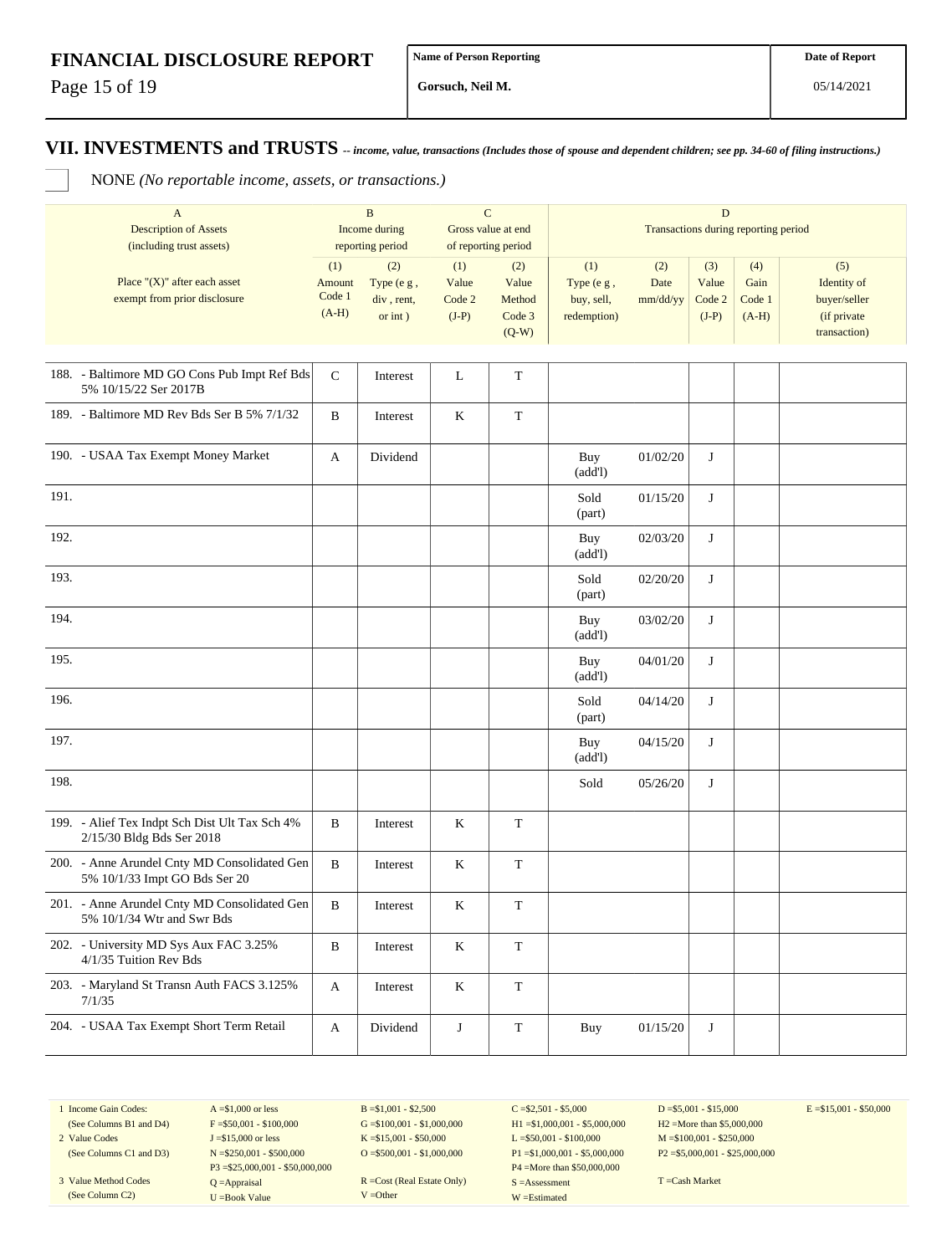Page 16 of 19

**Gorsuch, Neil M.**

**VII. INVESTMENTS and TRUSTS** *-- income, value, transactions (Includes those of spouse and dependent children; see pp. 34-60 of filing instructions.)*

NONE *(No reportable income, assets, or transactions.)*

| $\boldsymbol{\mathsf{A}}$<br><b>Description of Assets</b><br>(including trust assets) | $\, {\bf B}$<br>Income during<br>reporting period |                                               | ${\bf C}$<br>Gross value at end<br>of reporting period |                                             | $\mathbf D$<br>Transactions during reporting period |                         |                                   |                                  |                                                                   |  |
|---------------------------------------------------------------------------------------|---------------------------------------------------|-----------------------------------------------|--------------------------------------------------------|---------------------------------------------|-----------------------------------------------------|-------------------------|-----------------------------------|----------------------------------|-------------------------------------------------------------------|--|
| Place " $(X)$ " after each asset<br>exempt from prior disclosure                      | (1)<br>Amount<br>$\mbox{Code}~1$<br>$(A-H)$       | (2)<br>Type (e g,<br>div, rent,<br>or $int$ ) | (1)<br>Value<br>Code 2<br>$(J-P)$                      | (2)<br>Value<br>Method<br>Code 3<br>$(Q-W)$ | (1)<br>Type (e g,<br>buy, sell,<br>redemption)      | (2)<br>Date<br>mm/dd/yy | (3)<br>Value<br>Code 2<br>$(J-P)$ | (4)<br>Gain<br>Code 1<br>$(A-H)$ | (5)<br>Identity of<br>buyer/seller<br>(if private<br>transaction) |  |
| 205.                                                                                  |                                                   |                                               |                                                        |                                             | Buy<br>(add!)                                       | 02/20/20                | $\bf J$                           |                                  |                                                                   |  |
| 206.                                                                                  |                                                   |                                               |                                                        |                                             | Buy<br>(add!)                                       | 04/14/20                | $\bf J$                           |                                  |                                                                   |  |
| 207.                                                                                  |                                                   |                                               |                                                        |                                             | Sold                                                | 08/17/20                | $\bf J$                           |                                  |                                                                   |  |
| 208.                                                                                  |                                                   |                                               |                                                        |                                             | Buy                                                 | 10/27/20                | $\bf J$                           |                                  |                                                                   |  |
| 209. - Schwab Govt Money Market Fund                                                  | A                                                 | Dividend                                      | $\bf K$                                                | $\mathbf T$                                 | Buy                                                 | 05/27/20                | $\bf J$                           |                                  |                                                                   |  |
| 210.                                                                                  |                                                   |                                               |                                                        |                                             | Buy<br>(add!)                                       | 06/02/20                | $\bf J$                           |                                  |                                                                   |  |
| 211.                                                                                  |                                                   |                                               |                                                        |                                             | Buy<br>(add!)                                       | 06/16/20                | $\bf J$                           |                                  |                                                                   |  |
| 212.                                                                                  |                                                   |                                               |                                                        |                                             | Buy<br>(add!)                                       | 07/02/20                | $\bf J$                           |                                  |                                                                   |  |
| 213.                                                                                  |                                                   |                                               |                                                        |                                             | Buy<br>(add!)                                       | 07/16/20                | $\bf J$                           |                                  |                                                                   |  |
| 214.                                                                                  |                                                   |                                               |                                                        |                                             | Buy<br>(add!)                                       | 08/04/20                | $\bf J$                           |                                  |                                                                   |  |
| 215.                                                                                  |                                                   |                                               |                                                        |                                             | Sold<br>(part)                                      | 08/19/20                | $\bf K$                           |                                  |                                                                   |  |
| 216.                                                                                  |                                                   |                                               |                                                        |                                             | Buy<br>(add!)                                       | 09/02/20                | $\bf J$                           |                                  |                                                                   |  |
| 217.                                                                                  |                                                   |                                               |                                                        |                                             | Sold<br>(part)                                      | 10/01/20                | $\bf J$                           |                                  |                                                                   |  |
| 218.                                                                                  |                                                   |                                               |                                                        |                                             | Buy<br>(add!)                                       | 10/02/20                | $\bf J$                           |                                  |                                                                   |  |
| 219.                                                                                  |                                                   |                                               |                                                        |                                             | Buy<br>(add!)                                       | 10/16/20                | $\bf J$                           |                                  |                                                                   |  |
| 220.                                                                                  |                                                   |                                               |                                                        |                                             | Sold<br>(part)                                      | 10/28/20                | $\bf J$                           |                                  |                                                                   |  |
| 221.                                                                                  |                                                   |                                               |                                                        |                                             | Buy<br>(add!)                                       | 12/02/20                | $\bf J$                           |                                  |                                                                   |  |

1 Income Gain Codes: (See Columns B1 and D4)

2 Value Codes (See Columns C1 and D3)

3 Value Method Codes (See Column C2)

 $A = $1,000$  or less  $F = $50,001 - $100,000$ J =\$15,000 or less N =\$250,001 - \$500,000 P3 =\$25,000,001 - \$50,000,000 Q =Appraisal U =Book Value

 $B = $1,001 - $2,500$  $G = $100,001 - $1,000,000$ K =\$15,001 - \$50,000  $O = $500,001 - $1,000,000$ 

R =Cost (Real Estate Only) V =Other

 $C = $2,501 - $5,000$ H1 =\$1,000,001 - \$5,000,000 L =\$50,001 - \$100,000 P1 =\$1,000,001 - \$5,000,000 P4 =More than \$50,000,000 S =Assessment W =Estimated

 $D = $5,001 - $15,000$ H2 =More than \$5,000,000 M =\$100,001 - \$250,000 P2 =\$5,000,001 - \$25,000,000  $E = $15,001 - $50,000$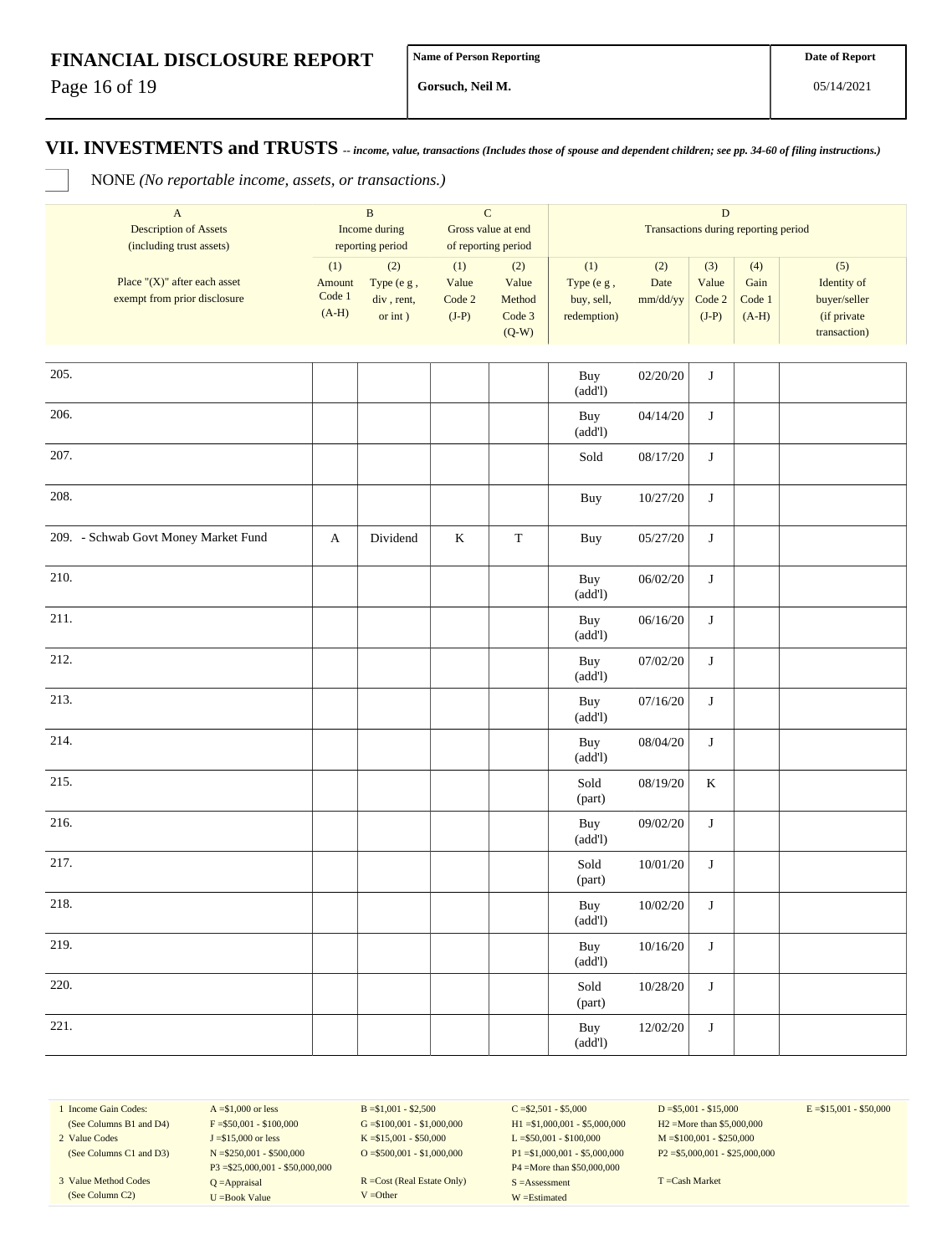Page 17 of 19

**Gorsuch, Neil M.**

**VII. INVESTMENTS and TRUSTS** *-- income, value, transactions (Includes those of spouse and dependent children; see pp. 34-60 of filing instructions.)*

NONE *(No reportable income, assets, or transactions.)*

| $\mathbf{A}$<br><b>Description of Assets</b>                     | $\, {\bf B}$<br>$\mathbf C$<br>Income during<br>Gross value at end |                                                 |                                   |                                             | D<br>Transactions during reporting period      |                         |                                   |                                  |                                                                   |  |  |  |
|------------------------------------------------------------------|--------------------------------------------------------------------|-------------------------------------------------|-----------------------------------|---------------------------------------------|------------------------------------------------|-------------------------|-----------------------------------|----------------------------------|-------------------------------------------------------------------|--|--|--|
| (including trust assets)                                         |                                                                    | reporting period                                | of reporting period               |                                             |                                                |                         |                                   |                                  |                                                                   |  |  |  |
| Place " $(X)$ " after each asset<br>exempt from prior disclosure | (1)<br>Amount<br>Code 1<br>$(A-H)$                                 | (2)<br>Type (e g,<br>div, rent,<br>$or$ int $)$ | (1)<br>Value<br>Code 2<br>$(J-P)$ | (2)<br>Value<br>Method<br>Code 3<br>$(Q-W)$ | (1)<br>Type (e g,<br>buy, sell,<br>redemption) | (2)<br>Date<br>mm/dd/yy | (3)<br>Value<br>Code 2<br>$(J-P)$ | (4)<br>Gain<br>Code 1<br>$(A-H)$ | (5)<br>Identity of<br>buyer/seller<br>(if private<br>transaction) |  |  |  |
|                                                                  |                                                                    |                                                 |                                   |                                             |                                                |                         |                                   |                                  |                                                                   |  |  |  |
| 222.                                                             |                                                                    |                                                 |                                   |                                             | Buy<br>(add!)                                  | 12/16/20                | J                                 |                                  |                                                                   |  |  |  |
| 223. - Howard Cnty 3.25% DB UTX Due 2/15/36                      | A                                                                  | Interest                                        | $\bf K$                           | $\mathbf T$                                 | Buy                                            | 08/17/20                | K                                 |                                  |                                                                   |  |  |  |
| 224. Brokerage Acct #3 (H)                                       |                                                                    |                                                 |                                   |                                             |                                                |                         |                                   |                                  |                                                                   |  |  |  |
| 225. - USAA Tax Exempt Money Mkt Fd                              | A                                                                  | Dividend                                        |                                   |                                             | Sold                                           | 05/26/20                | J                                 |                                  |                                                                   |  |  |  |
| 226. - USAA Treasury Money Mkt Fd                                | A                                                                  | Dividend                                        |                                   |                                             | Sold                                           | 05/26/20                | K                                 |                                  |                                                                   |  |  |  |
| 227. - Schwab Muni Money Fund                                    | A                                                                  | Dividend                                        | J                                 | $\mathbf T$                                 | Buy                                            | 05/26/20                | J                                 |                                  |                                                                   |  |  |  |
| 228. - Charles Schwab bank account                               | A                                                                  | Dividend                                        | J                                 | $\mathbf T$                                 | Open                                           | 05/28/20                | K                                 |                                  |                                                                   |  |  |  |
| 229. Brokerage Acct #4 (H)                                       |                                                                    |                                                 |                                   |                                             |                                                |                         |                                   |                                  |                                                                   |  |  |  |
| 230. - USAA Tax Exempt Money Mkt Fd                              | A                                                                  | Dividend                                        |                                   |                                             | Sold                                           | 05/26/20                | J                                 |                                  |                                                                   |  |  |  |
| 231. - USAA Treasury Money Mkt Fd                                | A                                                                  | Dividend                                        |                                   |                                             | Sold                                           | 05/26/20                | M                                 |                                  |                                                                   |  |  |  |
| 232. - Charles Schwab bank account                               | A                                                                  | Dividend                                        | M                                 | $\mathbf T$                                 | Open                                           | 05/27/20                | M                                 |                                  |                                                                   |  |  |  |
| 233. - Schwab Muni Money Fund                                    | A                                                                  | Dividend                                        | J                                 | $\mathbf T$                                 | Buy                                            | 05/26/20                | J                                 |                                  |                                                                   |  |  |  |
| 234. Capital One 360 Savings                                     |                                                                    | None                                            | M                                 | $\mathbf T$                                 |                                                |                         |                                   |                                  |                                                                   |  |  |  |

1 Income Gain Codes: (See Columns B1 and D4)

2 Value Codes (See Columns C1 and D3)

3 Value Method Codes (See Column C2)

 $A = $1,000$  or less  $F = $50,001 - $100,000$ J =\$15,000 or less N =\$250,001 - \$500,000 P3 =\$25,000,001 - \$50,000,000 Q =Appraisal U =Book Value

B =\$1,001 - \$2,500  $G = $100,001 - $1,000,000$ K =\$15,001 - \$50,000 O =  $$500,001 - $1,000,000$ 

R =Cost (Real Estate Only) V =Other

 $C = $2,501 - $5,000$ H1 =\$1,000,001 - \$5,000,000 L =\$50,001 - \$100,000 P1 =\$1,000,001 - \$5,000,000 P4 =More than \$50,000,000 S =Assessment W =Estimated

 $D = $5,001 - $15,000$ H2 =More than \$5,000,000 M =\$100,001 - \$250,000 P2 =\$5,000,001 - \$25,000,000  $E = $15,001 - $50,000$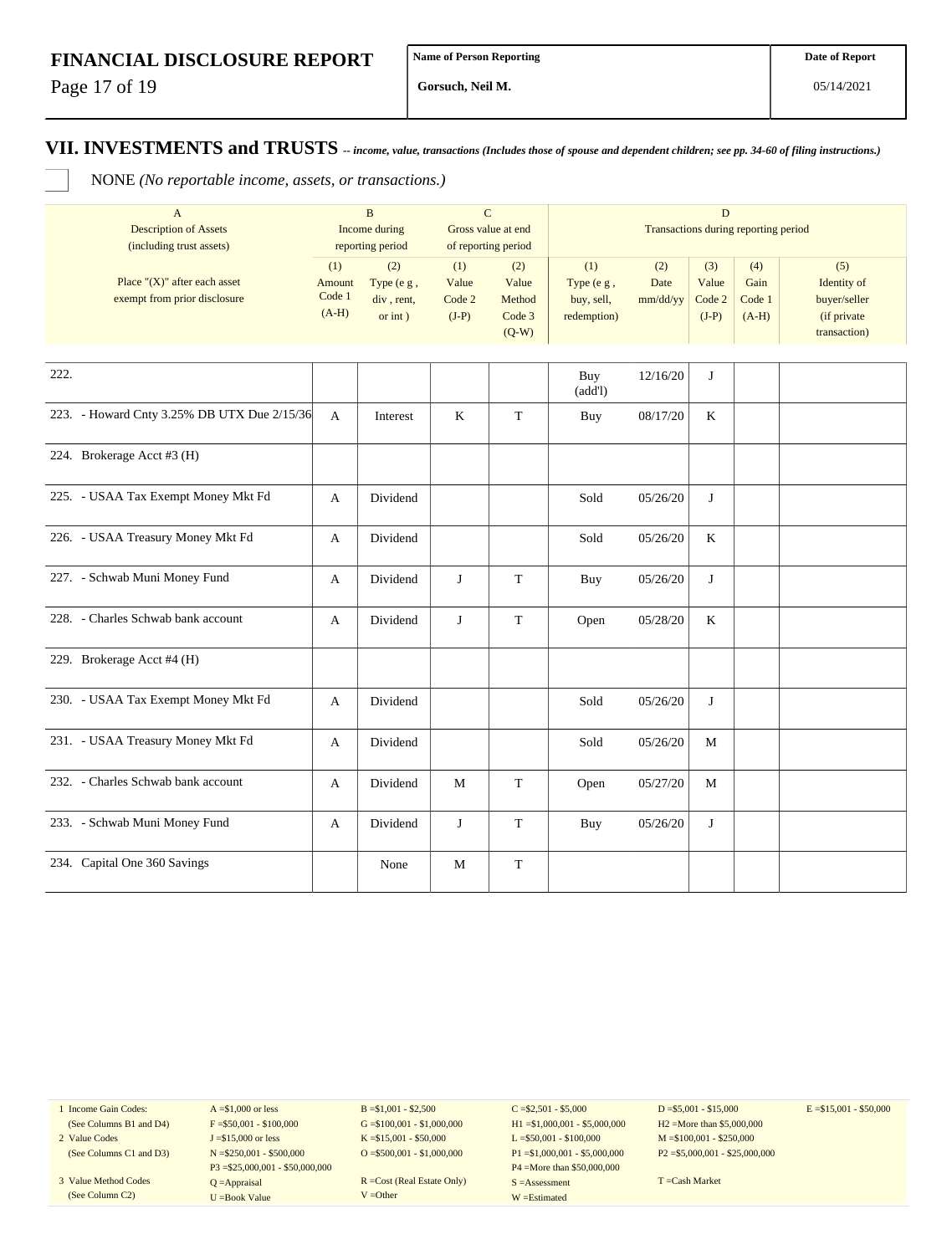Page 18 of 19

# **VIII. ADDITIONAL INFORMATION OR EXPLANATIONS.** *(Indicate part of report.)*

Assets reported on lines 135, 140, 143, 144, 149, 154, 157, 158, 160, 164, 166, 169 and 171 were rolled over from one retirement account to another on August 13, 2020. The assets are reported on this report as merged with existing holdings as listed in column D(1).

This report was prepared on my behalf by my accountant.